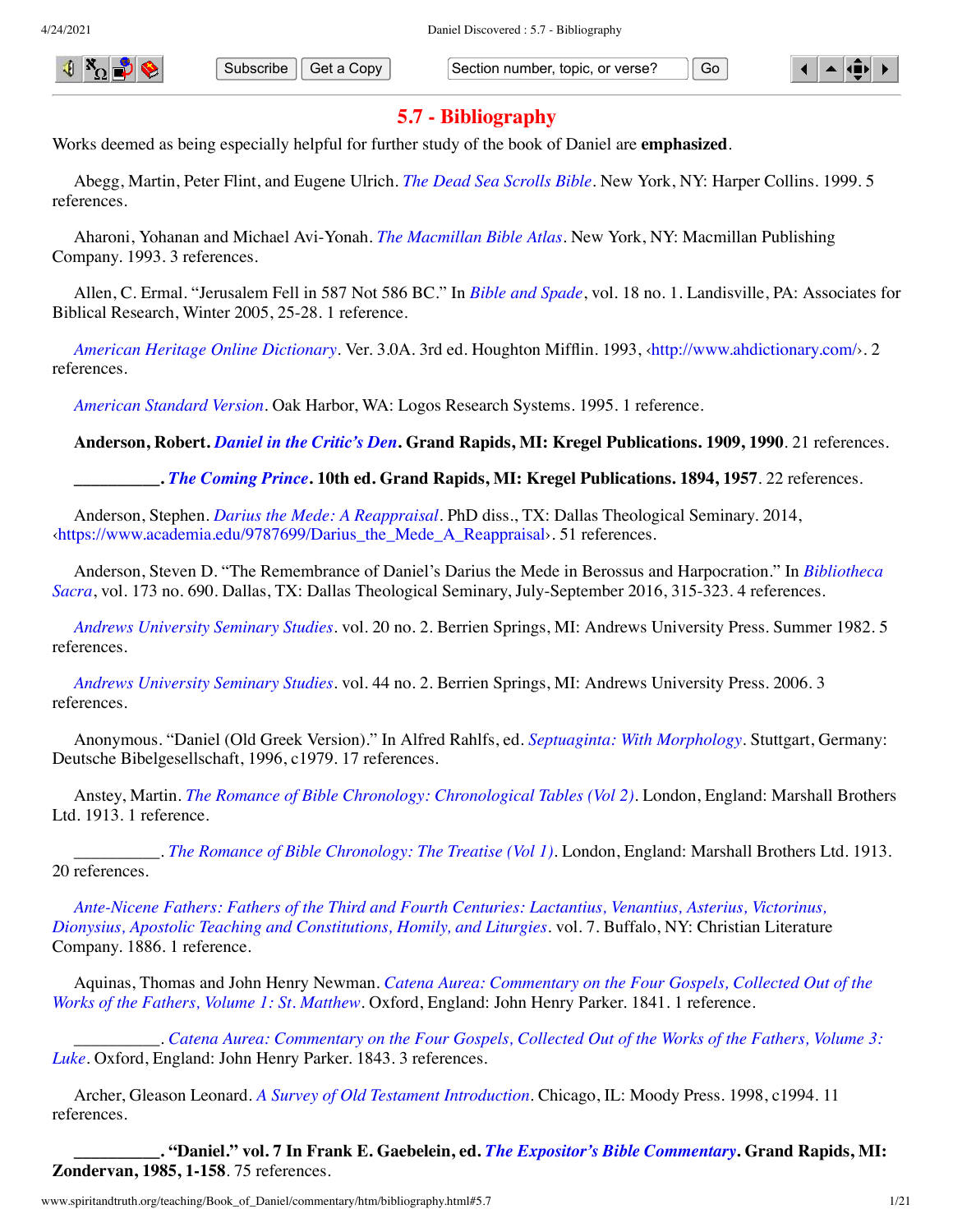\_\_\_\_\_\_\_\_\_\_. "Modern Rationalism and the Book of Daniel." In *[Bibliotheca Sacra](#page-2-1)*, vol. 136 no. 542. Dallas, TX: Dallas Theological Seminary, April-June 1979, 129-147. 14 references.

Austin, David. "Is Darius the King from Ezra?" In *[Journal of Creation](#page-9-0)*, vol. 22 no. 3. Creation Ministries International, 2008, 39. 2 references.

\_\_\_\_\_\_\_\_\_\_. "Three Chronological Periods of the Old Testament." In *[Journal of Creation](#page-9-0)*, vol. 22 no. 3. Creation Ministries International, 2008, 51-58. 1 reference.

[Barker, Kenneth L. "Premillennialism in the Book of Daniel." In Richard L. Mayhue, ed.](#page-11-0) *The Master's Seminary Journal*, vol. 4 no. 1. Sun Valley, CA: The Master's Seminary, Spring 1993, 25-45. 1 reference.

Barnes, Albert. *[Notes on the Bible](http://www.amazon.com/gp/search/ref=sr_adv_b/?search-alias=stripbooks&unfiltered=1&field-title=Notes%20on%20the%20Bible)*. Grand Rapids, MI: Baker Book House. 1884-85. 100 references.

## **Barnhouse, Donald Grey.** *[Revelation](http://www.amazon.com/gp/search/ref=sr_adv_b/?search-alias=stripbooks&unfiltered=1&field-title=Revelation)***. Grand Rapids, MI: Zondervan Publishing House. 1971**. 1 reference.

Baron, David. *[The History of the Ten 'Lost' Tribes: Anglo-Israelism Examined](http://www.amazon.com/gp/search/ref=sr_adv_b/?search-alias=stripbooks&unfiltered=1&field-title=The%20History%20of%20the%20Ten%20%E2%80%98Lost%E2%80%99%20Tribes:%20Anglo-Israelism%20Examined)*. 4th ed. London, England: Morgan & Scott Ltd. 1915<sub>+</sub>. 4 references.

Barry, John D., David Bomar, Derek R. Brown, Rachel Klippenstein, Douglans Magnum, Carrie Sinclair Wolcott, Lazarus Wentz, Elliot Ritzema, and Wendy Widder, eds. *[The Lexham Bible Dictionary](http://www.amazon.com/gp/search/ref=sr_adv_b/?search-alias=stripbooks&unfiltered=1&field-title=The%20Lexham%20Bible%20Dictionary)*. Bellingham, WA: LexhamPress. 2016. 2 references.

Bayer, Bathja. "Belshazzar." In Geoffrey Wigoder, ed. *[Encyclopedia Judaica CDROM Edition, Version 1.0](#page-18-0)*. Keter Publishing House, Ltd., 1997. 1 reference.

[Beale, G. K. "The Influence of Daniel Upon the Structure and Theology Of John's Apocalypse." In](#page-9-1) *Journal of the Evangelical Theological Society*, vol. 27 no. 4. Evangelical Theological Society, December 1984, 413-423. 1 reference.

Benware, Paul. *[Daniel's Prophecy of Things to Come](http://www.amazon.com/gp/search/ref=sr_adv_b/?search-alias=stripbooks&unfiltered=1&field-title=Daniel%E2%80%99s%20Prophecy%20of%20Things%20to%20Come)*. Clifton, TX: Scofield Ministries. 2007. 40 references.

Berdyaev, Nicholas. *[The Meaning of History](http://www.amazon.com/gp/search/ref=sr_adv_b/?search-alias=stripbooks&unfiltered=1&field-title=The%20Meaning%20of%20History)*. London, England: Centenary Press. 1936. 1 reference.

Berlin, Marc and Brettler, eds. *[The Jewish Study Bible](http://www.spiritandtruth.org/id/isbn.htm?0195297512)*. New York, NY: Oxford University Press. 1985, 2004. 12 references.

Berlinkski, David. *[The Devil's Delusion: Atheism and its Scientific Pretensions](http://www.spiritandtruth.org/id/isbn.htm?9780786751471)*. New York, NY: Basic Books. 2008, 2009. 3 references.

Betteridge, Walter R. "SON; SONS." In J. W. Orr, ed. *[The International Standard Bible Encyclopedia](#page-13-0)*. Albany, OR: Ages Software, 1915. 1 reference.

<span id="page-1-3"></span>*[Bible and Spade](http://www.amazon.com/gp/search/ref=sr_adv_b/?search-alias=stripbooks&unfiltered=1&field-title=Bible%20and%20Spade)*. vol. 5 no. 2. Landisville, PA: Associates for Biblical Research. Winter 1992. 6 references.

<span id="page-1-5"></span>*[Bible and Spade](http://www.amazon.com/gp/search/ref=sr_adv_b/?search-alias=stripbooks&unfiltered=1&field-title=Bible%20and%20Spade)*. vol. 13 no. 2. Landisville, PA: Associates for Biblical Research. Spring 2000. 2 references.

<span id="page-1-0"></span>*[Bible and Spade](http://www.amazon.com/gp/search/ref=sr_adv_b/?search-alias=stripbooks&unfiltered=1&field-title=Bible%20and%20Spade)*. vol. 18 no. 1. Landisville, PA: Associates for Biblical Research. Winter 2005. 1 reference.

<span id="page-1-7"></span>*[Bible and Spade](http://www.amazon.com/gp/search/ref=sr_adv_b/?search-alias=stripbooks&unfiltered=1&field-title=Bible%20and%20Spade)*. vol. 20 no. 3. Landisville, PA: Associates for Biblical Research. Summer 2007. 2 references.

<span id="page-1-4"></span>*[Bible and Spade](http://www.amazon.com/gp/search/ref=sr_adv_b/?search-alias=stripbooks&unfiltered=1&field-title=Bible%20and%20Spade)*. vol. 21 no. 1. Landisville, PA: Associates for Biblical Research. Winter 2008. 1 reference.

<span id="page-1-2"></span>*[Bible and Spade](http://www.amazon.com/gp/search/ref=sr_adv_b/?search-alias=stripbooks&unfiltered=1&field-title=Bible%20and%20Spade)*. vol. 23 no. 1. Landisville, PA: Associates for Biblical Research. Winter 2010. 1 reference.

<span id="page-1-8"></span>*[Bible and Spade](http://www.amazon.com/gp/search/ref=sr_adv_b/?search-alias=stripbooks&unfiltered=1&field-title=Bible%20and%20Spade)*. vol. 24 no. 4. Landisville, PA: Associates for Biblical Research. Fall 2011. 2 references.

<span id="page-1-6"></span>*[Bible and Spade](http://www.amazon.com/gp/search/ref=sr_adv_b/?search-alias=stripbooks&unfiltered=1&field-title=Bible%20and%20Spade)*. vol. 25 no. 2. Landisville, PA: Associates for Biblical Research. Spring 2012. 1 reference.

<span id="page-1-1"></span>*[Bible and Spade](http://www.amazon.com/gp/search/ref=sr_adv_b/?search-alias=stripbooks&unfiltered=1&field-title=Bible%20and%20Spade)*. vol. 25 no. 3. Landisville, PA: Associates for Biblical Research. Summer 2012. 2 references.

<span id="page-1-9"></span>*[Bible and Spade](http://www.amazon.com/gp/search/ref=sr_adv_b/?search-alias=stripbooks&unfiltered=1&field-title=Bible%20and%20Spade)*. vol. 26 no. 2. Landisville, PA: Associates for Biblical Research. Spring 2013. 1 reference.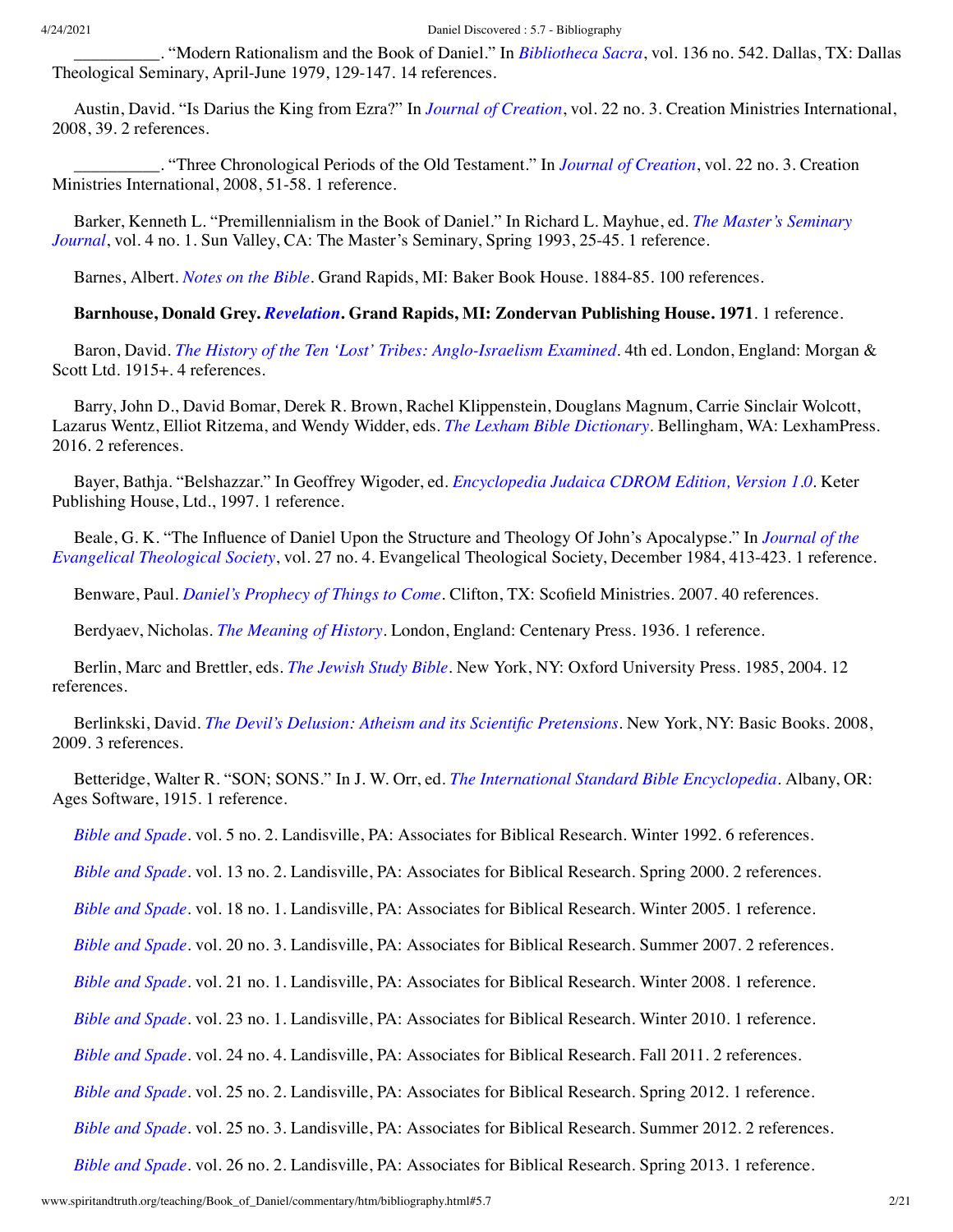<span id="page-2-15"></span><span id="page-2-14"></span><span id="page-2-13"></span><span id="page-2-12"></span><span id="page-2-11"></span><span id="page-2-8"></span><span id="page-2-7"></span><span id="page-2-3"></span><span id="page-2-1"></span>*[Bible and Spade](http://www.amazon.com/gp/search/ref=sr_adv_b/?search-alias=stripbooks&unfiltered=1&field-title=Bible%20and%20Spade)*. vol. 27 no. 3. Landisville, PA: Associates for Biblical Research. Summer 2014. 1 reference. *[Bible and Spade](http://www.amazon.com/gp/search/ref=sr_adv_b/?search-alias=stripbooks&unfiltered=1&field-title=Bible%20and%20Spade)*. vol. 28 no. 1. Landisville, PA: Associates for Biblical Research. Winter 2015. 2 references. *[Bible and Spade](http://www.amazon.com/gp/search/ref=sr_adv_b/?search-alias=stripbooks&unfiltered=1&field-title=Bible%20and%20Spade)*. vol. 30 no. 3. Landisville, PA: Associates for Biblical Research. Summer 2017. 2 references. *[Bible and Spade](http://www.amazon.com/gp/search/ref=sr_adv_b/?search-alias=stripbooks&unfiltered=1&field-title=Bible%20and%20Spade)*. vol. 31 no. 2. Landisville, PA: Associates for Biblical Research. Spring 2018. 6 references. *[Bibliotheca Sacra](http://www.amazon.com/gp/search/ref=sr_adv_b/?search-alias=stripbooks&unfiltered=1&field-title=Bibliotheca%20Sacra)*. vol. 101 no. 402. Dallas, TX: Dallas Theological Seminary. April 1944. 1 reference. *[Bibliotheca Sacra](http://www.amazon.com/gp/search/ref=sr_adv_b/?search-alias=stripbooks&unfiltered=1&field-title=Bibliotheca%20Sacra)*. vol. 124 no. 494. Dallas, TX: Dallas Theological Seminary. April-June 1967. 5 references. *[Bibliotheca Sacra](http://www.amazon.com/gp/search/ref=sr_adv_b/?search-alias=stripbooks&unfiltered=1&field-title=Bibliotheca%20Sacra)*. vol. 126 no. 320. Dallas, TX: Dallas Theological Seminary. October 1969. 2 references. *[Bibliotheca Sacra](http://www.amazon.com/gp/search/ref=sr_adv_b/?search-alias=stripbooks&unfiltered=1&field-title=Bibliotheca%20Sacra)*. vol. 133 no. 532. Dallas, TX: Dallas Theological Seminary. October-December 1976. 5 references. *[Bibliotheca Sacra](http://www.amazon.com/gp/search/ref=sr_adv_b/?search-alias=stripbooks&unfiltered=1&field-title=Bibliotheca%20Sacra)*. vol. 136 no. 542. Dallas, TX: Dallas Theological Seminary. April-June 1979. 14 references. *[Bibliotheca Sacra](http://www.amazon.com/gp/search/ref=sr_adv_b/?search-alias=stripbooks&unfiltered=1&field-title=Bibliotheca%20Sacra)*. vol. 137 no. 545. Dallas, TX: Dallas Theological Seminary. January-March 1968. 18 references. *[Bibliotheca Sacra](http://www.amazon.com/gp/search/ref=sr_adv_b/?search-alias=stripbooks&unfiltered=1&field-title=Bibliotheca%20Sacra)*. vol. 147 no. 588. Dallas, TX: Dallas Theological Seminary. January-March 1968. 3 references. *[Bibliotheca Sacra](http://www.amazon.com/gp/search/ref=sr_adv_b/?search-alias=stripbooks&unfiltered=1&field-title=Bibliotheca%20Sacra)*. vol. 148 no. 589. Dallas, TX: Dallas Theological Seminary. January-March 1991. 2 references. *[Bibliotheca Sacra](http://www.amazon.com/gp/search/ref=sr_adv_b/?search-alias=stripbooks&unfiltered=1&field-title=Bibliotheca%20Sacra)*. vol. 160 no. 638. Dallas, TX: Dallas Theological Seminary. April-June 2003. 3 references. *[Bibliotheca Sacra](http://www.amazon.com/gp/search/ref=sr_adv_b/?search-alias=stripbooks&unfiltered=1&field-title=Bibliotheca%20Sacra)*. vol. 165 no. 658. Dallas, TX: Dallas Theological Seminary. April-June 2008. 4 references. *[Bibliotheca Sacra](http://www.amazon.com/gp/search/ref=sr_adv_b/?search-alias=stripbooks&unfiltered=1&field-title=Bibliotheca%20Sacra)*. vol. 173 no. 690. Dallas, TX: Dallas Theological Seminary. July-September 2016. 4 references. [Bissell, Edwin Cone. "The Apocrypha of the Old Testament." In John Peter Lange, ed.](#page-10-0) *A Commentary on the Holy Scriptures: Critical, Doctrinal, and Homiletical*. New York, NY: Charles Scribner's Sons, 1880. 8 references.

<span id="page-2-10"></span><span id="page-2-9"></span><span id="page-2-6"></span><span id="page-2-5"></span><span id="page-2-2"></span><span id="page-2-0"></span>Blomberg, Craig L. *[The Historical Reliability of the Gospels](http://www.spiritandtruth.org/id/isbn.htm?9780830828074)*. Downers Grove, IL: Intervarsity Press. 2007. 1 reference.

Bloomfield, Arthur E. *[A Survey of Bible Prophecy](http://www.amazon.com/gp/search/ref=sr_adv_b/?search-alias=stripbooks&unfiltered=1&field-title=A%20Survey%20of%20Bible%20Prophecy)*. Minneapolis, MN: Bethany Fellowship. 1971. 1 reference.

Bonar, Horacio. *["The Jew" in "The Quarterly Journal of Prophecy"](http://www.spiritandtruth.org/id/isbn.htm?9780805446272)*. 1 reference.

Borland, James A. "Daniel." In Edward E. Hindson and Woodrow Michael Kroll, eds. *[KJV Bible Commentary](#page-7-0)*. Nashville, TN: Thomas Nelson, 1994. 2 references.

Boutflower, Charles. *[In and Around the Book of Daniel](http://www.amazon.com/gp/search/ref=sr_adv_b/?search-alias=stripbooks&unfiltered=1&field-title=In%20and%20Around%20the%20Book%20of%20Daniel)*. London, England: Society for Promoting Christian Knowledge. 1923. 23 references.

Bradshaw, Robert I. *[The Book of Daniel](http://www.amazon.com/gp/search/ref=sr_adv_b/?search-alias=stripbooks&unfiltered=1&field-title=The%20Book%20of%20Daniel)*. BiblicalStudies.org.uk. 1999, ‹[http:/www.BiblicalStudies.org.uk](http://www.spiritandtruth.org/www.BiblicalStudies.org.uk)›. 2 references.

Brenton, Lancelot C. L. *[The Septuagint with Apocrypha: Greek and English](http://www.amazon.com/gp/search/ref=sr_adv_b/?search-alias=stripbooks&unfiltered=1&field-title=The%20Septuagint%20with%20Apocrypha:%20Greek%20and%20English)*. Peabody, MA: Hendrickson Publications. 1851, 1992. 9 references.

Breslich, A. L. "Baltasar." In J. W. Orr, ed. *[The International Standard Bible Encyclopedia](#page-13-0)*. Albany, OR: Ages Software, 1915. 1 reference.

<span id="page-2-4"></span>Bromiley, Geoffrey W., ed. *[The International Standard Bible Encyclopedia, Revised](http://www.amazon.com/gp/search/ref=sr_adv_b/?search-alias=stripbooks&unfiltered=1&field-title=The%20International%20Standard%20Bible%20Encyclopedia,%20Revised)*. Grand Rapids, MI: William B. Eerdmans Publishing Co. 1979, 1915. 29 references.

Brooke, G. J. "Pesharim." In Stanley E. Porter and Craig A. Evans. *[Dictionary of New Testament Background](#page-14-1)*. Downners Grove, IL: InterVarsity Press, 2000. 1 reference.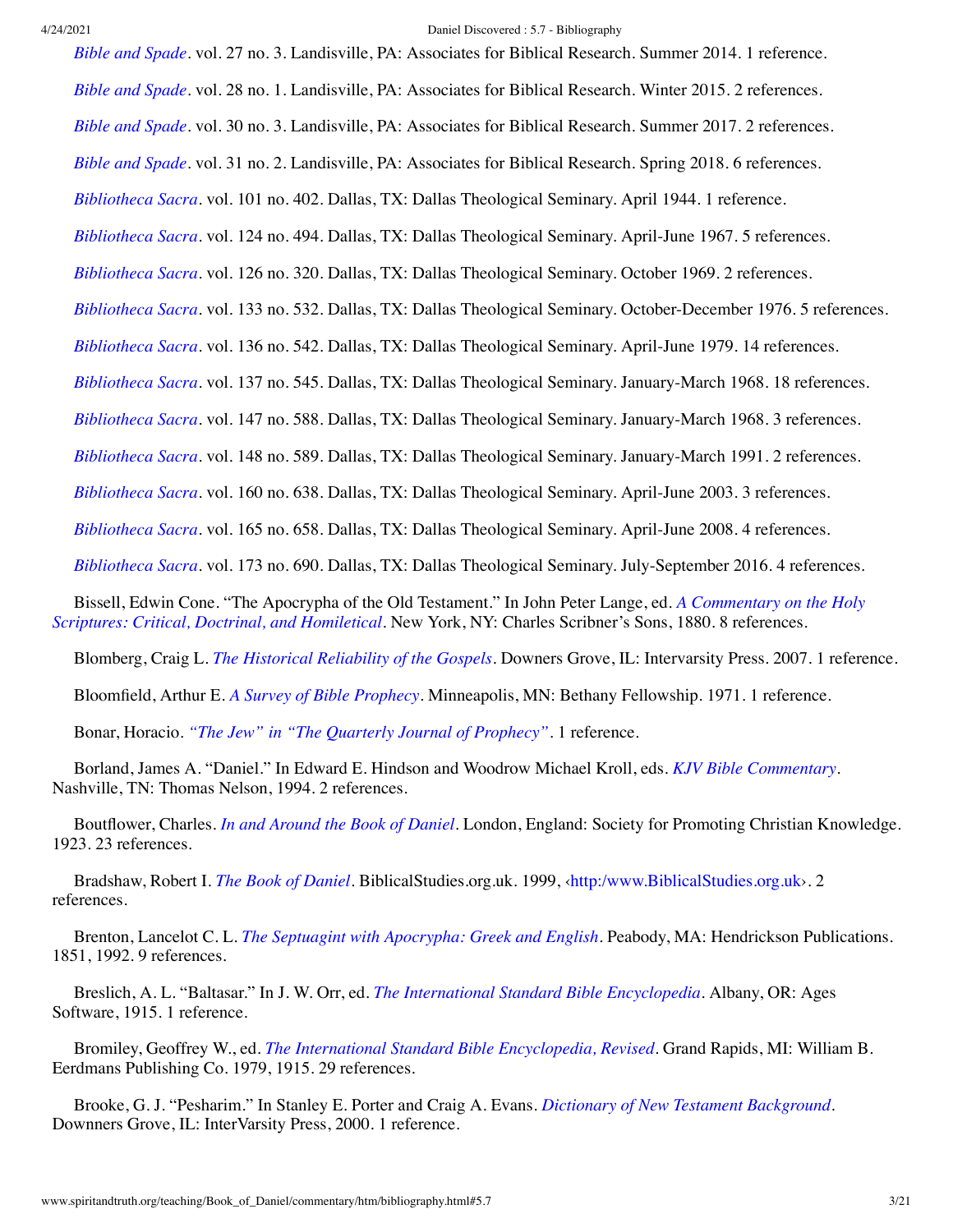Brown, F., S. R. Driver, and C. A. Briggs. *[Enhanced Brown-Driver-Briggs Hebrew and English Lexicon](http://www.amazon.com/gp/search/ref=sr_adv_b/?search-alias=stripbooks&unfiltered=1&field-title=Enhanced%20Brown-Driver-Briggs%20Hebrew%20and%20English%20Lexicon)*. Oak Harbor, WA: Logos Research Systems. 2000. 5 references.

Bruce, F. F. *[The Canon of Scripture](http://www.spiritandtruth.org/id/isbn.htm?083031258X)*. Downer's Grove, IL: InterVarsity Press. 1988. 1 reference.

\_\_\_\_\_\_\_\_\_\_. *[The New Testament Documents: Are They Reliable?](http://www.spiritandtruth.org/id/isbn.htm?0830827366)*. Downer's Grove, IL: Intervarsity Press 1981. 1 reference.

Bruce, Les P. "Discourse Theme and the Narratives of Daniel." In *[Bibliotheca Sacra](#page-2-2)*, vol. 160 no. 638. Dallas, TX: Dallas Theological Seminary, April-June 2003, 174-186. 3 references.

Bullock, C. Hassell. *[An Introduction to the Old Testament Prophetic Books](http://www.spiritandtruth.org/id/isbn.htm?0802441424)*. Chicago, IL: Moody Press. 1986. 5 references.

Bulman, James M. "The Identification of Darius the Mede." In *[Westminster Theological Journal](#page-18-1)*, vol. 35 no. 3. Philadelphia, PA: Westminster Theological Seminary, Spring 1973, 247-268. 2 references.

Butt, Kyle. "The Prophecy of Daniel 8." In *[Bible and Spade](#page-1-1)*, vol. 25 no. 3. Landisville, PA: Associates for Biblical Research, Summer 2012, 60-66. 2 references.

Caba, Michael J. "Crucifixion: History and Practice." In *[Bible and Spade](#page-2-3)*, vol. 27 no. 3. Landisville, PA: Associates for Biblical Research, Summer 2014, 60-63. 1 reference.

Cairns, Alan. *[Dictionary of Theological Terms](http://www.spiritandtruth.org/id/isbn.htm?1889893722)*. 3rd. Greenville, SC: Ambassador Emerald International. 2002. 2 references.

<span id="page-3-2"></span>Calvin, John. *[Commentary on The Prophet Daniel](http://www.amazon.com/gp/search/ref=sr_adv_b/?search-alias=stripbooks&unfiltered=1&field-title=Commentary%20on%20The%20Prophet%20Daniel)*. Albany, OR: Ages Software. 1998, 1561. 83 references.

\_\_\_\_\_\_\_\_\_\_. *[Commentary on The Prophet Isaiah](http://www.amazon.com/gp/search/ref=sr_adv_b/?search-alias=stripbooks&unfiltered=1&field-title=Commentary%20on%20The%20Prophet%20Isaiah)*. Albany, OR: Ages Software. 1998, 1561. 1 reference.

\_\_\_\_\_\_\_\_\_\_. *[Commentary on The Prophet Jeremiah](http://www.amazon.com/gp/search/ref=sr_adv_b/?search-alias=stripbooks&unfiltered=1&field-title=Commentary%20on%20The%20Prophet%20Jeremiah)*. Albany, OR: Ages Software. 1998, 1561. 1 reference.

Cameron, Nigel. *[Evolution and the Authority of the Bible](http://www.spiritandtruth.org/id/isbn.htm?0853643261)*. Exeter, England: Paternoster Press. 1983. 1 reference.

<span id="page-3-0"></span>Carson, D. A., ed. *[New Bible Commentary \(4th ed.\)](http://www.amazon.com/gp/search/ref=sr_adv_b/?search-alias=stripbooks&unfiltered=1&field-title=New%20Bible%20Commentary%20(4th%20ed.))*. Downers Grove, IL: Intervarsity Press. 1994, 1970. 13 references.

[Carson, D. A. "Peter and the Founding of the Church." In John D. Woodbridge, ed.](#page-19-0) *Great Leaders of the Christian Church*. Chicago, IL: Houghton Mifflin, 1993, 12-18. 1 reference.

Chafer, Lewis Sperry. *[The Kingdom in History and Prophecy](http://www.amazon.com/gp/search/ref=sr_adv_b/?search-alias=stripbooks&unfiltered=1&field-title=The%20Kingdom%20in%20History%20and%20Prophecy)*. Chicago, IL: The Bible Institute Colportage Association. 1936. 1 reference.

Chestnut, Glen F. "Eusebius of Caesarea." In David Noel Freedman, ed. *[The Anchor Bible Dictionary](#page-6-1)*. New York, NY: Doubleday, c1992, 1996, 2:673-676. 1 reference.

<span id="page-3-3"></span>*[Christian History: Worship in the Early Church](http://www.amazon.com/gp/search/ref=sr_adv_b/?search-alias=stripbooks&unfiltered=1&field-title=Christian%20History:%20Worship%20in%20the%20Early%20Church)*. vol. 37. Carrol Stream, IL: Christianity Today. 1993. 1 reference.

Chrysostom, John. "Homilies of St. John Chrysostom." In Philip Schaff, ed. *A Select Library of the Nicene and Post-[Nicene Fathers of the Christian Church, Second Series, Volume XIII: Saint Chrysostom: Homilies on Galatians,](#page-15-0) Ephesians, Philippians, Colossians, Thessalonians, Timothy, Titus, and Philemon*. New York, NY: Christian Literature Company, 1889. 1 reference.

Clarke, Adam. *[Adam Clarke's Commentary on the Bible - Daniel](http://www.amazon.com/gp/search/ref=sr_adv_b/?search-alias=stripbooks&unfiltered=1&field-title=Adam%20Clarke%E2%80%99s%20Commentary%20on%20the%20Bible%20-%20Daniel)*. Broken Arrow, OK: StudyLamp Software. 1832, [‹http://www.SwordSearcher.com›](http://www.swordsearcher.com/). 31 references.

Clement of Rome. "The First Epistle of Clement to the Corinthians." In Alexander Roberts, James Donaldson, and A. Cleveland Coxe, eds. *[The Ante-Nicene Fathers, Volume I: The Apostolic Fathers With Justin Martyr and Irenaeus](#page-14-2)*. Buffalo, NY: Christian Literature Company, 1885. 2 references.

<span id="page-3-1"></span>Clendenen, E. Ray, Kenneth A. Mathews, and David S. Dockery, eds. *[The New American Commentary](http://www.amazon.com/gp/search/ref=sr_adv_b/?search-alias=stripbooks&unfiltered=1&field-title=The%20New%20American%20Commentary)*. Nashville, TN: Broadman & Holman. 1994. 136 references.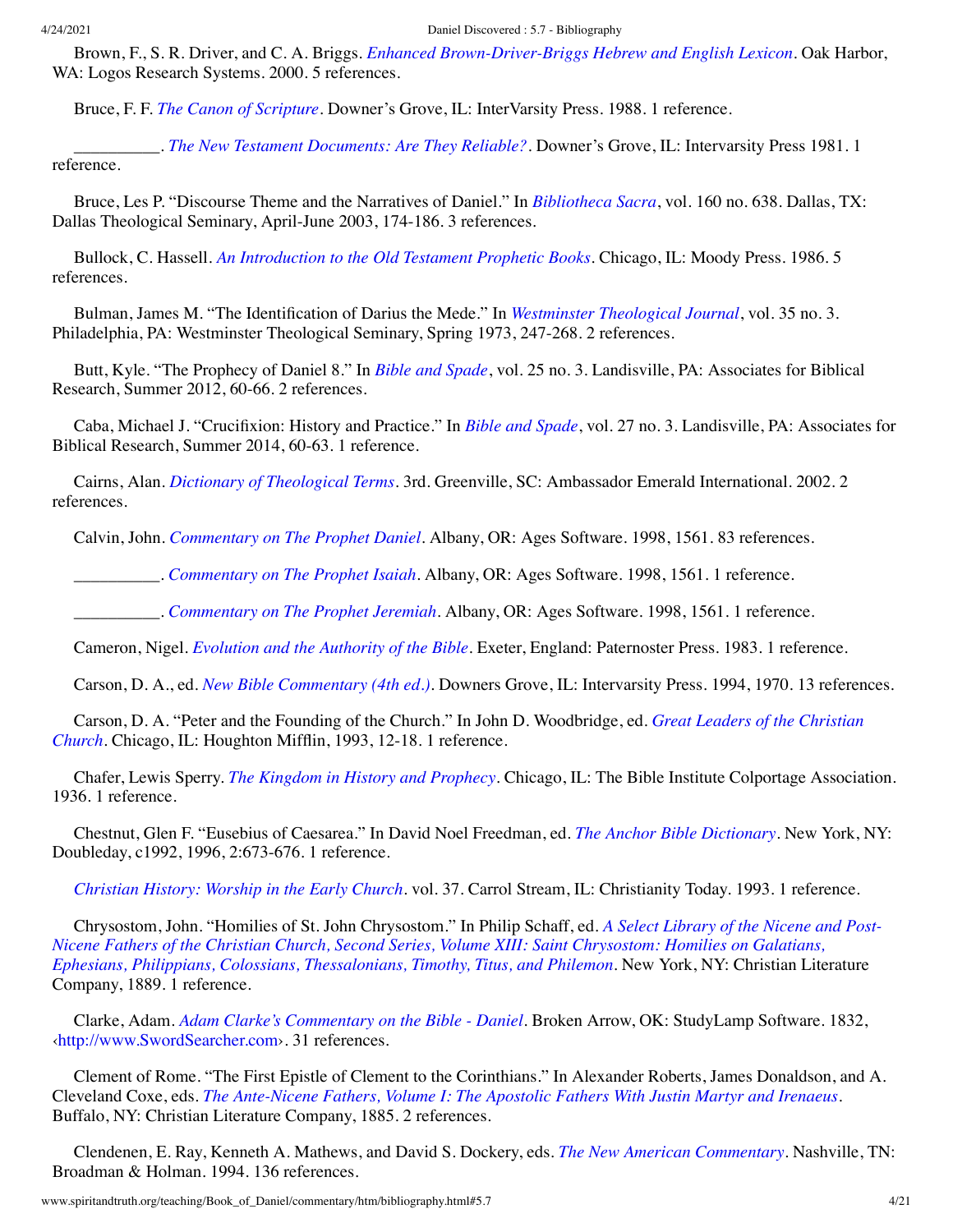Clines, D. J. "Belshazzar." In Geoffrey W. Bromiley, ed. *[The International Standard Bible Encyclopedia, Revised](#page-2-4)*. Grand Rapids, MI: William B. Eerdmans Publishing Co., 1979, 1915, 1:455. 1 reference.

Clough, Charles. *[Lessons on Daniel](http://www.amazon.com/gp/search/ref=sr_adv_b/?search-alias=stripbooks&unfiltered=1&field-title=Lessons%20on%20Daniel)*. Spokane, WA: Ellen Kelso, [transcriber]. 2006, [‹http://www.bibleframework.com/](http://www.bibleframework.com/)›. 74 references.

Collins, John J. "DANIEL, BOOK OF." In David Noel Freedman, ed. *[The Anchor Bible Dictionary](#page-6-1)*. New York, NY: Doubleday, c1992, 1996, 2:29-37. 8 references.

Combs, James O. *[Mysteries of the Book of Daniel](http://www.amazon.com/gp/search/ref=sr_adv_b/?search-alias=stripbooks&unfiltered=1&field-title=Mysteries%20of%20the%20Book%20of%20Daniel)*. Springfield, IL: Tribune Publishers. 1994. 9 references.

Connolly, W. Kenneth. *[The Indestructible Book](http://www.spiritandtruth.org/id/isbn.htm?0801011264)*. Grand Rapids, MI: Baker Books. 1996. 1 reference.

Constable, Thomas. *[Notes on Daniel](http://www.amazon.com/gp/search/ref=sr_adv_b/?search-alias=stripbooks&unfiltered=1&field-title=Notes%20on%20Daniel)*. Garland, TX: Sonic Light. 2009, ‹[http://www.SonicLight.com›](http://www.soniclight.com/). 30 references.

<span id="page-4-1"></span><span id="page-4-0"></span>Couch, Mal, ed. *[A Bible Handbook to Revelation](http://www.amazon.com/gp/search/ref=sr_adv_b/?search-alias=stripbooks&unfiltered=1&field-title=A%20Bible%20Handbook%20to%20Revelation)*. Grand Rapids, MI: Kregel Publications. 2001. 1 reference.

\_\_\_\_\_\_\_\_\_\_. *[Dictionary of Premillennial Theology](http://www.amazon.com/gp/search/ref=sr_adv_b/?search-alias=stripbooks&unfiltered=1&field-title=Dictionary%20of%20Premillennial%20Theology)*. Grand Rapids, MI: Kregel Publications. 1996. 3 references.

Coxe, Roberts Donaldson. "The Lord's Teaching through the Twelve Apostes to the Nations." In *Ante-Nicene Fathers: [Fathers of the Third and Fourth Centuries: Lactantius, Venantius, Asterius, Victorinus, Dionysius, Apostolic Teaching and](#page-0-0) Constitutions, Homily, and Liturgies*, vol. 7. Buffalo, NY: Christian Literature Company, 1886. 1 reference.

Criswell, W. A. and Paige Patterson, eds. *[The Holy Bible: Baptist Study Edition](http://www.amazon.com/gp/search/ref=sr_adv_b/?search-alias=stripbooks&unfiltered=1&field-title=The%20Holy%20Bible:%20Baptist%20Study%20Edition)*. Nashville, TN: Thomas Nelson Publishers. 1991. 4 references.

Crutchfield, Larry V. "Revelation in the New Testament." In Mal Couch, ed. *[A Bible Handbook to Revelation](#page-4-0)*. Grand Rapids, MI: Kregel Publications, 2001, 22-35. 1 reference.

**Culver, Robert Duncan.** *[Daniel and the Latter Days](http://www.spiritandtruth.org/id/isbn.htm?0802417558)***. Chicago, IL: Moody Press. 1954, 1977**. 2 references.

[Cyril of Jerusalem. "The Catechetical Lectures of S. Cyril, Archbishop of Jerusalem." In Philip Schley Schaff.](#page-15-1) *The Nicene and Post-Nicene Fathers*. New York, NY: Christian Literature Company, 1899. 1 reference.

Cyril. "The Nature of Antichrist." In Philip Schaff, ed. *A Select Library of the Nicene and Post-Nicene Fathers of the [Christian Church, Second Series, Volume VII: St. Augustin: Homilies on the Gospel of John, Homilies on the First Epistle](#page-15-2) of John, Soliloquies*. New York, NY: Christian Literature Company, 1888. 1 reference.

Danker, Frederick William and Walter Bauer. *[A Greek-English Lexicon of the New Testament and Other Early](http://www.amazon.com/gp/search/ref=sr_adv_b/?search-alias=stripbooks&unfiltered=1&field-title=A%20Greek-English%20Lexicon%20of%20the%20New%20Testament%20and%20Other%20Early%20Christian%20Literature) Christian Literature*. Chicago, IL: University of Chicago Press. 2000. 1 reference.

Darby, John Nelson. *[Synopsis of the Books of the Bible: Ezra to Malachi](http://www.amazon.com/gp/search/ref=sr_adv_b/?search-alias=stripbooks&unfiltered=1&field-title=Synopsis%20of%20the%20Books%20of%20the%20Bible:%20Ezra%20to%20Malachi)*. Bellingham, WA: Logos Bible Software. 2008. 10 references.

Dean, Robert. *[Lessons on Daniel](http://www.amazon.com/gp/search/ref=sr_adv_b/?search-alias=stripbooks&unfiltered=1&field-title=Lessons%20on%20Daniel)*. Spokane, WA: Ellen Kelso [transcriber]. 2006, [‹http://deanbible.org›](http://deanbible.org/). 58 references.

Deffinbaugh, Bob. *[Daniel: Relating Prophecy to Piety](http://www.amazon.com/gp/search/ref=sr_adv_b/?search-alias=stripbooks&unfiltered=1&field-title=Daniel:%20Relating%20Prophecy%20to%20Piety)*[. Richardson, TX: Bible.org. 2006, ‹http://bible.org/series/daniel](http://bible.org/series/daniel-relating-prophecy-piety)relating-prophecy-piety›. 18 references.

[Delling, Gerhard. "Magos." In Gerhard Kittel, Geoffrey William Bromily, and Gerhard Friedrich, eds.](#page-10-1) *Theological Dictionary of the New Testament*. Grand Rapids, MI: Eerdmans, 1964-c1976, 4:356-359. 3 references.

Diprose, Ronald E. *[Israel and the Church: The Origin and Effects of Replacement Theology](http://www.amazon.com/gp/search/ref=sr_adv_b/?search-alias=stripbooks&unfiltered=1&field-title=Israel%20and%20the%20Church:%20The%20Origin%20and%20Effects%20of%20Replacement%20Theology)*. Rome, Italy: Intituto Biblico Evangelico Italiano. 2000. 1 reference.

Dougherty, Raymond Philip. *[Nabonidus and Belshazzar: A Study of the Closing Events of the Neo-Babylonian Empire](http://www.spiritandtruth.org/id/isbn.htm?9781556359569)*. Eugene, OR: Wipf and Stock Publishers. 1929, 2008. 27 references.

<span id="page-4-2"></span>Douglas, J. D. and Philip W. Comfort, eds. *[Who's Who in Christian History](http://www.amazon.com/gp/search/ref=sr_adv_b/?search-alias=stripbooks&unfiltered=1&field-title=Who%E2%80%99s%20Who%20in%20Christian%20History)*. Wheaton, IL: Tyndale House. 1992. 1 reference.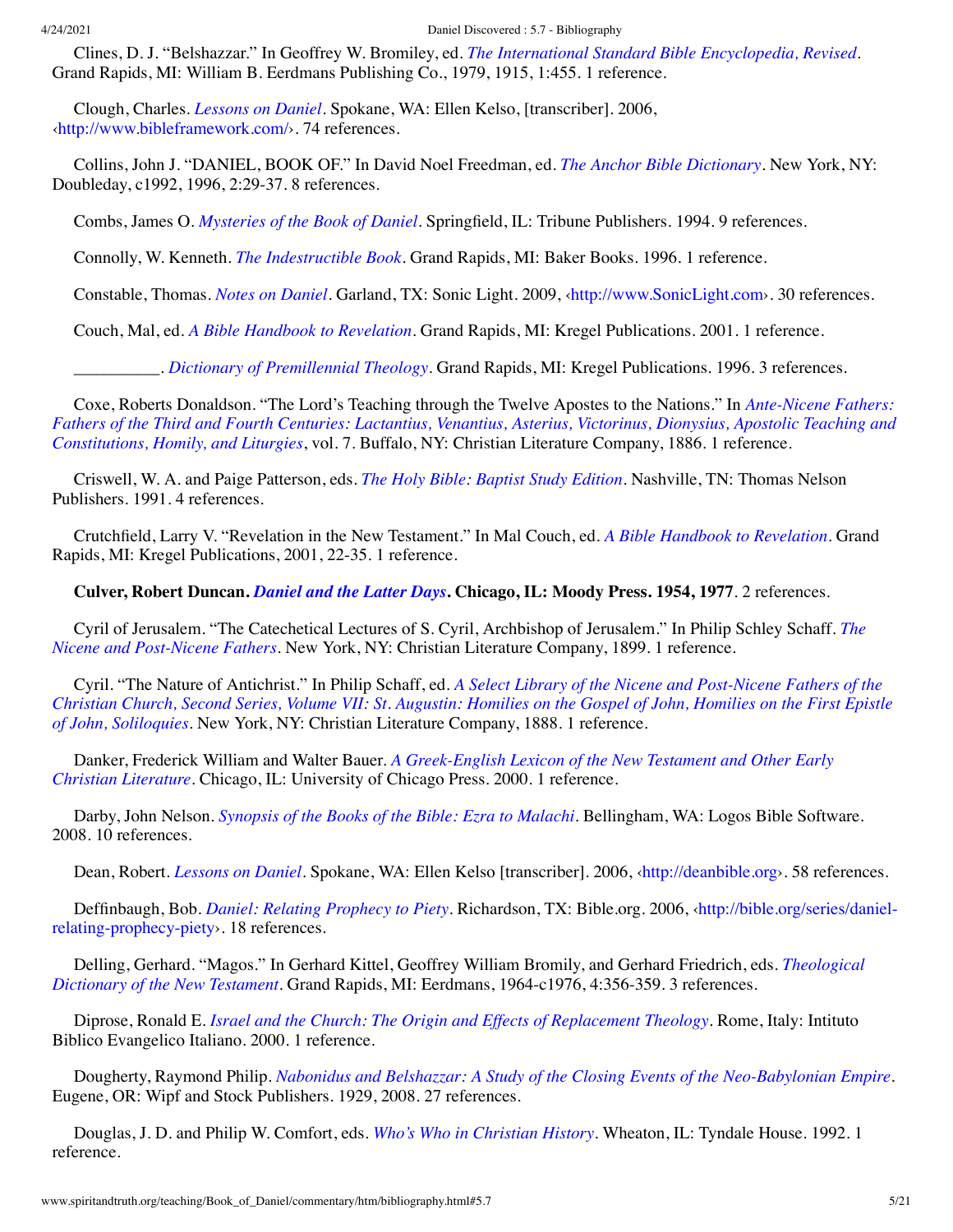<span id="page-5-3"></span>Douglas, J. D., ed. *[The Illustrated Bible Dictionary](http://www.spiritandtruth.org/id/isbn.htm?0842315667)*. Wheaton, IL: Tyndale House. 1980. 2 references.

Dyer, Charles H. "Ezekiel." In John F. Walvoord and Roy B. Zuck, eds. *[The Bible Knowledge Commentary](#page-17-0)*. Wheaton, IL: SP Publications, 1983, 1:1225-1321. 4 references.

\_\_\_\_\_\_\_\_\_\_. "Jeremiah." In John F. Walvoord and Roy B. Zuck, eds. *[The Bible Knowledge Commentary](#page-17-0)*. Wheaton, IL: SP Publications, 1983, 1:1123-1206. 13 references.

\_\_\_\_\_\_\_\_\_\_. "The Musical Instruments in Daniel 3." In *[Bibliotheca Sacra](#page-2-5)*, vol. 147 no. 588. Dallas, TX: Dallas Theological Seminary, January-March 1968, 426-436. 3 references.

Easton, Burton Scott. "Xerxes." In J. W. Orr, ed. *[The International Standard Bible Encyclopedia](#page-13-0)*. Albany, OR: Ages Software, 1915. 1 reference.

Easton, M. G. *[Easton's Bible Dictionary](http://www.amazon.com/gp/search/ref=sr_adv_b/?search-alias=stripbooks&unfiltered=1&field-title=Easton%E2%80%99s%20Bible%20Dictionary)*. New York, NY: Harper & Brothers. 1893. 2 references.

Eban, Abba. *[Civilization and the Jews](http://www.amazon.com/gp/search/ref=sr_adv_b/?search-alias=stripbooks&unfiltered=1&field-title=Civilization%20and%20the%20Jews)*. New York, NY: Summit Books. 1984. 1 reference.

Edwards, Jonathan. *[On Knowing Christ](http://www.spiritandtruth.org/id/isbn.htm?0851515835)*. Carlisle, PA: Banner of Truth Trust. 1893, 1993. 2 references.

Elwell, Walter A. and Barry J. Beitzel, eds. *[Baker Encyclopedia of the Bible](http://www.amazon.com/gp/search/ref=sr_adv_b/?search-alias=stripbooks&unfiltered=1&field-title=Baker%20Encyclopedia%20of%20the%20Bible)*. Grand Rapids, MI: Baker Book House. 1988. 2 references.

<span id="page-5-2"></span>Elwell, Walter A., ed. *[Evangelical Commentary on the Bible](http://www.amazon.com/gp/search/ref=sr_adv_b/?search-alias=stripbooks&unfiltered=1&field-title=Evangelical%20Commentary%20on%20the%20Bible)*. Grand Rapids, MI: Baker Book House. 1995. 1 reference.

Enns, Paul. *[The Moody Handbook of Theology](http://www.amazon.com/gp/search/ref=sr_adv_b/?search-alias=stripbooks&unfiltered=1&field-title=The%20Moody%20Handbook%20of%20Theology)*. Chicago, IL: Moody Press. 1989. 1 reference.

**[Fausset, A. R. "The Book of Daniel." In Robert Jamieson, A. R. Fausset, and David Brown.](#page-8-0)** *A Commentary, Critical and Explanatory, on the Old and New Testaments***. Oak Harbor, WA: Logos Research Systems, Inc., 1997, 1877**. 37 references.

[\\_\\_\\_\\_\\_\\_\\_\\_\\_\\_. "The Book of Habakkuk." In Robert Jamieson, A. R. Fausset, and David Brown.](#page-8-0) *A Commentary, Critical and Explanatory, on the Old and New Testaments*. Oak Harbor, WA: Logos Research Systems, Inc., 1997, 1877. 1 reference.

[\\_\\_\\_\\_\\_\\_\\_\\_\\_\\_. "The Book of the Prophet Ezekiel." In Robert Jamieson, A. R. Fausset, and David Brown.](#page-8-0) *A Commentary, Critical and Explanatory, on the Old and New Testaments*. Oak Harbor, WA: Logos Research Systems, Inc., 1997, 1877. 1 reference.

**Feinberg, Charles L. "Jeremiah." vol. 6 In Frank E. Gaebelein, ed.** *[The Expositor's Bible Commentary](#page-6-0)***. Grand Rapids, MI: Zondervan, 1985, 355-693**. 1 reference.

Feinberg, Charles Lee. *[A Commentary on Daniel: The Kingdom of the Lord](http://www.spiritandtruth.org/id/isbn.htm?0884691578)*. Winona Lake, IN: BMH Books. 1981. 24 references.

\_\_\_\_\_\_\_\_\_\_. *[The Prophecy of Ezekiel](http://www.spiritandtruth.org/id/isbn.htm?0802469086)*. Chicago, IL: Moody Bible Institute. 1969. 2 references.

<span id="page-5-0"></span>Feinberg, John S. and Paul D. Feinberg. *[Tradition and Testament](http://www.spiritandtruth.org/id/isbn.htm?0802425445)*. Chicago, IL: Moody Press. 1981. 1 reference.

<span id="page-5-1"></span>Feinberg, John S. *[Continuity and Discontinuity](http://www.amazon.com/gp/search/ref=sr_adv_b/?search-alias=stripbooks&unfiltered=1&field-title=Continuity%20and%20Discontinuity)*. Westchester, IL: Crossway Books. 1988. 1 reference.

Feinberg, Paul D. "An Exegetical and Theological Study of Dan. 9:24-27." In John S. Feinberg and Paul D. Feinberg. *[Tradition and Testament](#page-5-0)*. Chicago, IL: Moody Press, 1981, 189-220. 1 reference.

[Ferguson, Everett. "Irenaeus: Adversary of the Gnostics." In John D. Woodbridge, ed.](#page-19-0) *Great Leaders of the Christian Church*. Chicago, IL: Houghton Mifflin, 1993, 43-47. 1 reference.

Ferguson, Paul. "Digging Into the Documents and the Attempted Hijacking of Paradise." In *[Bible and Spade](#page-1-2)*, vol. 23 no. 1. Landisville, PA: Associates for Biblical Research, Winter 2010, 3-9. 1 reference.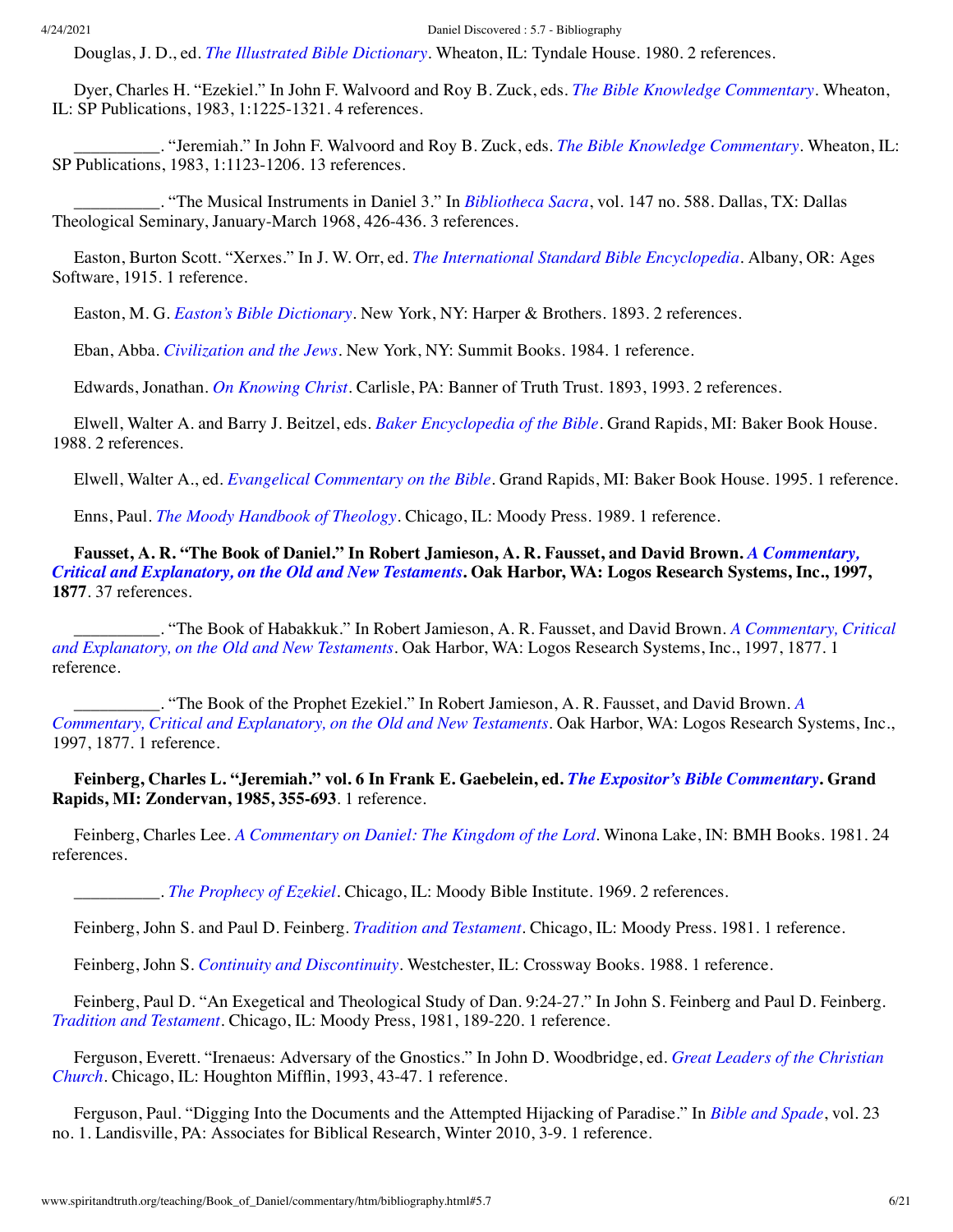Ferguson, Sinclair B. "Daniel." In D. A. Carson, ed. *[New Bible Commentary \(4th ed.\)](#page-3-0)*. Downers Grove, IL: Intervarsity Press, 1994, 1970. 13 references.

Finegan, Jack. *[Handbook of Biblical Chronology](http://www.spiritandtruth.org/id/isbn.htm?1565631439)*. Peabody, MA: Hendrickson. 1964, 1998. 14 references.

Finley, Thomas J. "The Book of Daniel in the Canon of Scripture." In *[Bibliotheca Sacra](#page-2-6)*, vol. 165 no. 658. Dallas, TX: Dallas Theological Seminary, April-June 2008, 195-208. 4 references.

*[Footnotes from the Geneva Bible](http://www.amazon.com/gp/search/ref=sr_adv_b/?search-alias=stripbooks&unfiltered=1&field-title=Footnotes%20from%20the%20Geneva%20Bible)*. Broken Arrow, OK: StudyLamp Software. 1599, 2006, [‹http://www.SwordSearcher.com›](http://www.swordsearcher.com/). 1 reference.

Fox, Douglas E. "Ben Sira on OT Canon Again: The Date of Daniel." In *[Westminster Theological Journal](#page-18-2)*, vol. 49 no. 2. Philadelphia, PA: Westminster Theological Seminary, Fall 1987, 335-350. 3 references.

Frame, John M. *[Cornelius Van Til: An Analysis of His Thought](http://www.spiritandtruth.org/id/isbn.htm?9780875522456)*. Phillipsburg, NJ: Presbyterian and Reformed Publishing. 1995. 1 reference.

Free, Howard P. and Voss. *[Archaeology and Bible History](http://www.spiritandtruth.org/id/isbn.htm?0310474614)*. Grand Rapids, MI: Zondervan Publishing House. 1992. 4 references.

<span id="page-6-1"></span>Freedman, David Noel, ed. *[The Anchor Bible Dictionary](http://www.amazon.com/gp/search/ref=sr_adv_b/?search-alias=stripbooks&unfiltered=1&field-title=The%20Anchor%20Bible%20Dictionary)*. New York, NY: Doubleday. c1992, 1996. 18 references.

Freeman, Hobart E. *[An Introduction to the Old Testament Prophets](http://www.amazon.com/gp/search/ref=sr_adv_b/?search-alias=stripbooks&unfiltered=1&field-title=An%20Introduction%20to%20the%20Old%20Testament%20Prophets)*. Chicago, IL: Moody Press. 1968. 7 references.

Friberg, Timothy, Barbara Friberg, and Neva F. Miller. *[Analytical Lexicon of the Greek New Testament](http://www.amazon.com/gp/search/ref=sr_adv_b/?search-alias=stripbooks&unfiltered=1&field-title=Analytical%20Lexicon%20of%20the%20Greek%20New%20Testament)*. Grand Rapids, MI: Baker Books. 2000. 2 references.

Fruchtenbaum, Arnold G. *[Israelology: The Missing Link in Systematic Theology](http://www.amazon.com/gp/search/ref=sr_adv_b/?search-alias=stripbooks&unfiltered=1&field-title=Israelology:%20The%20Missing%20Link%20in%20Systematic%20Theology)*. Tustin, CA: Ariel Ministries. 1989. 2 references.

\_\_\_\_\_\_\_\_\_\_. *[Messianic Christology](http://www.amazon.com/gp/search/ref=sr_adv_b/?search-alias=stripbooks&unfiltered=1&field-title=Messianic%20Christology)*. Tustin, CA: Ariel Ministries. 1998. 1 reference.

**\_\_\_\_\_\_\_\_\_\_.** *[The Footsteps of Messiah](http://www.spiritandtruth.org/id/isbn.htm?0914863096)***. rev. ed. Tustin, CA: Ariel Ministries. 1982, 2003**. 9 references.

**Gaebelein, Arno Clemens.** *[The Prophet Daniel: A Key to the Visions and Prophecies of the Book of Daniel](http://www.amazon.com/gp/search/ref=sr_adv_b/?search-alias=stripbooks&unfiltered=1&field-title=The%20Prophet%20Daniel:%20A%20Key%20to%20the%20Visions%20and%20Prophecies%20of%20the%20Book%20of%20Daniel)***. 2nd. New York, NY: Our Hope. 1911**. 31 references.

<span id="page-6-0"></span>**Gaebelein, Frank E., ed.** *[The Expositor's Bible Commentary](http://www.spiritandtruth.org/id/isbn.htm?0310364906)***. Grand Rapids, MI: Zondervan. 1985**. 76 references.

Garland, Anthony C. *[A Testimony of Jesus Christ : A Commentary on the Book of Revelation, Vol. 1 \(Rev. 1-14\)](http://www.spiritandtruth.org/id/isbn.htm?9780978886417)*. Camano Island, WA: SpiritAndTruth.org. 2004, [‹http://www.SpiritAndTruth.org/id/rev.htm](http://www.spiritandtruth.org/id/rev.htm)›. 5 references.

\_\_\_\_\_\_\_\_\_\_. *[A Testimony of Jesus Christ : A Commentary on the Book of Revelation, Vol. 2 \(Rev. 15-22\)](http://www.spiritandtruth.org/id/isbn.htm?9780978886424)*. Camano Island, WA: SpiritAndTruth.org. 2004, ‹[http://www.SpiritAndTruth.org/id/rev.htm›](http://www.spiritandtruth.org/id/rev.htm). 8 references.

\_\_\_\_\_\_\_\_\_\_. *[Daniel and the Times of the Gentiles](http://www.amazon.com/gp/search/ref=sr_adv_b/?search-alias=stripbooks&unfiltered=1&field-title=Daniel%20and%20the%20Times%20of%20the%20Gentiles)*. Camano Island, WA: SpiritAndTruth.org. 2012, [‹http://www.spiritandtruth.org/teaching/documents/articles/125/125.pdf›](http://www.spiritandtruth.org/teaching/documents/articles/125/125.pdf). 1 reference.

Geisler, Norman L. and William E. Nix. *[A General Introduction to the Bible](http://www.amazon.com/gp/search/ref=sr_adv_b/?search-alias=stripbooks&unfiltered=1&field-title=A%20General%20Introduction%20to%20the%20Bible)*. Chicago, IL: Moody Press. 1986. 3 references.

Geisler, Norman. *[Unshakable Foundations](http://www.spiritandtruth.org/id/isbn.htm?0764224085)*. Minneapolis, MN: Bethany House. 2001. 1 reference.

Gesenius, Wilhelm and Samuel Prideaux Tregelles. *Gesenius' Hebrew and Chaldee Lexicon to the Old Testament Scriptures*[. Bellingham, WA: Logos Research Systems. 1846, 2003. 8 references.](http://www.amazon.com/gp/search/ref=sr_adv_b/?search-alias=stripbooks&unfiltered=1&field-title=Gesenius%E2%80%99%20Hebrew%20and%20Chaldee%20Lexicon%20to%20the%20Old%20Testament%20Scriptures)

Gesenius, Wilhelm, E. Ernest Kautzsch, and Arthur Cowley, eds. *[Gesenius' Hebrew Grammar](http://www.amazon.com/gp/search/ref=sr_adv_b/?search-alias=stripbooks&unfiltered=1&field-title=Gesenius%E2%80%99%20Hebrew%20Grammar)*. Bellingham, WA: Logos Research Systems. 1910, 2003. 2 references.

Gill, John. *[Exposition of the Old and New Testaments](http://www.amazon.com/gp/search/ref=sr_adv_b/?search-alias=stripbooks&unfiltered=1&field-title=Exposition%20of%20the%20Old%20and%20New%20Testaments)*. Broken Arrow, OK: StudyLamp Software. 1746-1763, [‹http://www.SwordSearcher.com›](http://www.swordsearcher.com/). 63 references.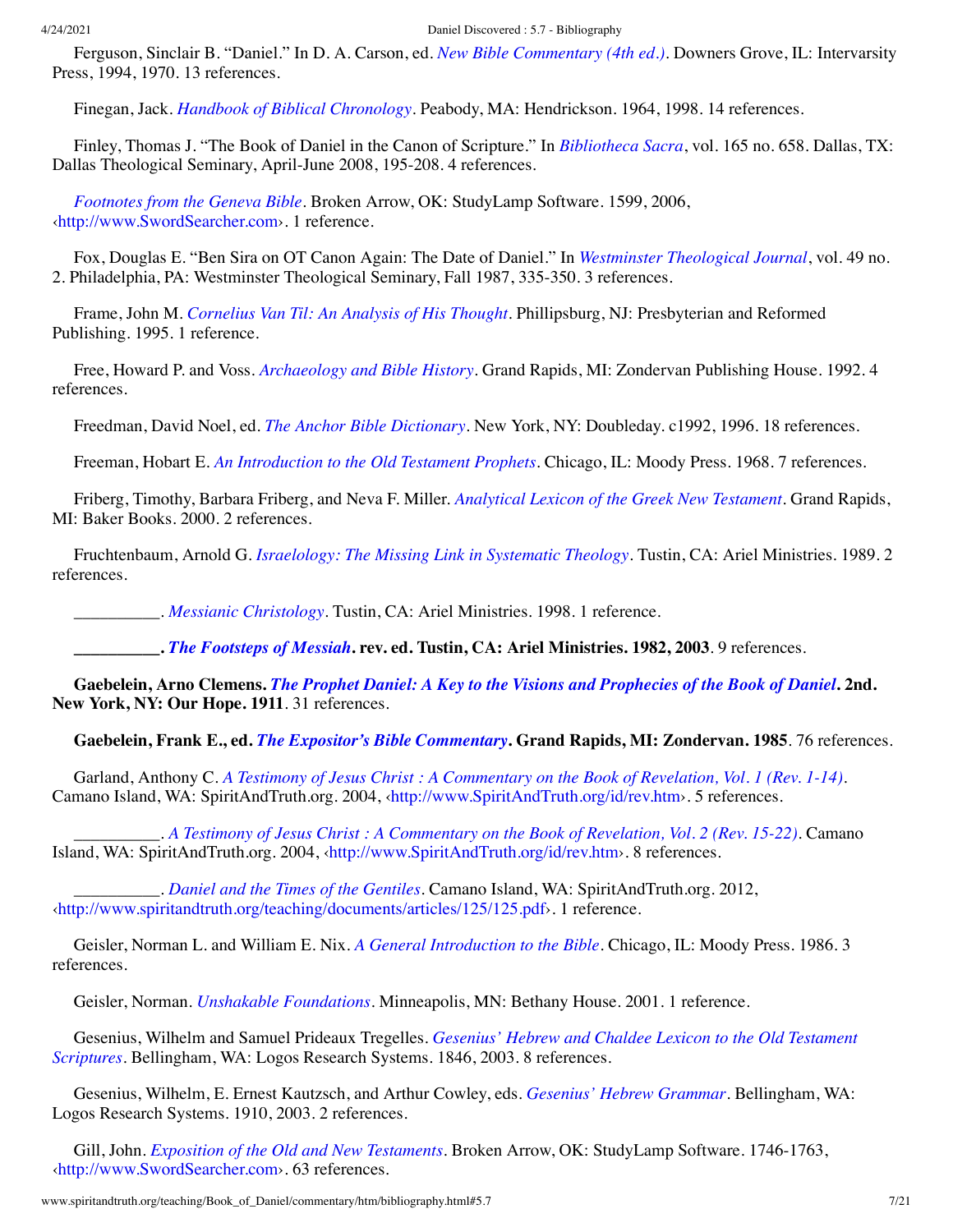[Ginsberg, Harold Louis. "Daniel, Book of." In Geoffrey Wigoder, ed.](#page-18-0) *Encyclopedia Judaica CDROM Edition, Version 1.0*. Keter Publishing House, Ltd., 1997. 1 reference.

[Goldingay, John E. "Daniel." vol. 30 In Bruce M. Metzger, David A. Hubbard, and Glenn W. Barker, eds.](#page-12-0) *Word Biblical Commentary*. Dallas, TX: Word Books. 34 references.

<span id="page-7-3"></span>*[Grace Journal](http://www.amazon.com/gp/search/ref=sr_adv_b/?search-alias=stripbooks&unfiltered=1&field-title=Grace%20Journal)*. vol. 11 no. 1. Winona, IN: Grace Seminary. Winter 1970. 1 reference.

<span id="page-7-2"></span>*[Grace Theological Journal](http://www.amazon.com/gp/search/ref=sr_adv_b/?search-alias=stripbooks&unfiltered=1&field-title=Grace%20Theological%20Journal)*. vol. 12 no. 2. Winona, IN: Grace Seminary. Fall 1991. 3 references.

Greene, Oliver B. *[Daniel](http://www.amazon.com/gp/search/ref=sr_adv_b/?search-alias=stripbooks&unfiltered=1&field-title=Daniel)*. Greenville, SC: The Gospel Hour. 1964, 1974. 40 references.

[Greenspoon, Leonard. "Theodotion, Theodotion's Version." In David Noel Freedman, ed.](#page-6-1) *The Anchor Bible Dictionary*. New York, NY: Doubleday, c1992, 1996, 6:447-448. 1 reference.

Hardy, Chris and Robert Carter. "The biblical minimum and maximum age of the earth." In *[Journal of Creation](#page-9-2)*, vol. 28 no. 2. Creation Ministries International, 2014, 89-96. 2 references.

Harris, Robert Laird, Gleason Leonard Archer, and Bruce K. Waltke. *[Theological Wordbook of the Old Testament](http://www.amazon.com/gp/search/ref=sr_adv_b/?search-alias=stripbooks&unfiltered=1&field-title=Theological%20Wordbook%20of%20the%20Old%20Testament)*. Chicago, IL: Moody Press. 1999, c1980. 7 references.

Harrison, Roland K. "Daniel, Book of." In Geoffrey W. Bromiley, ed. *The International Standard Bible Encyclopedia, Revised*[. Grand Rapids, MI: William B. Eerdmans Publishing Co., 1979, 1915, 1:859-866. 9 references.](#page-2-4)

\_\_\_\_\_\_\_\_\_\_. *[Introduction to the Old Testament](http://www.amazon.com/gp/search/ref=sr_adv_b/?search-alias=stripbooks&unfiltered=1&field-title=Introduction%20to%20the%20Old%20Testament)*. Peabody, MA: Prince Press. 1969, 1999. 37 references.

Hart, David Bentley. *[Atheist Delusions: The Christian Revolution and Its Fashionable Enemies](http://www.spiritandtruth.org/id/isbn.htm?9780300111903)*. New Haven, CT: Yale University Press. 2009. 1 reference.

<span id="page-7-1"></span>Hart, T. A., ed. *[The Dictionary of Historical Theology](http://www.amazon.com/gp/search/ref=sr_adv_b/?search-alias=stripbooks&unfiltered=1&field-title=The%20Dictionary%20of%20Historical%20Theology)*. Carlisle, United Kingdom: Paternoster Press. 2000. 1 reference.

Hasel, Gerhard. "New Light On The Book Of Daniel From The Dead Sea Scrolls." In *[Bible and Spade](#page-1-3)*, vol. 5 no. 2. Landisville, PA: Associates for Biblical Research, Winter 1992, 45-53. 6 references.

Hassler, Mark. "Daniel 4 and the Testimony of Nebuchadnezzar." In *[Bible and Spade](#page-2-7)*, vol. 30 no. 3. Landisville, PA: Associates for Biblical Research, Summer 2017, 60-65. 2 references.

Heiser, Michael S. *[Glossary of Morpho-Syntactic Database Terminology](http://www.amazon.com/gp/search/ref=sr_adv_b/?search-alias=stripbooks&unfiltered=1&field-title=Glossary%20of%20Morpho-Syntactic%20Database%20Terminology)*. Bellingham, WA: Logos Bible Software. 2005. 6 references.

Henry, Matthew. *[Matthew Henry's Commentary on the Whole Bible](http://www.amazon.com/gp/search/ref=sr_adv_b/?search-alias=stripbooks&unfiltered=1&field-title=Matthew%20Henry%E2%80%99s%20Commentary%20on%20the%20Whole%20Bible)*. Peabody, MA: Hendrickson. 1706-1721, 1994. 2 references.

Herodotus, A. D. and Godley, ed. *[The Histories \(English\)](http://www.amazon.com/gp/search/ref=sr_adv_b/?search-alias=stripbooks&unfiltered=1&field-title=The%20Histories%20(English))*. Medford, MA: Harvard University Press. 1920. 8 references.

Hesiod. *[Works and Days \(Translated by Hugh G. Evelyn-White in 1914\)](http://www.sacred-texts.com/cla/hesiod/works.htm)*, ‹http://www.sacredtexts.com/cla/hesiod/works.htm›. 1 reference.

Hieronymus, Eusebius Sophronius. *[Jerome's Commentary on Daniel \(Translated by Gleason L. Archer Jr.\)](http://www.amazon.com/gp/search/ref=sr_adv_b/?search-alias=stripbooks&unfiltered=1&field-title=Jerome%E2%80%99s%20Commentary%20on%20Daniel%20(Translated%20by%20Gleason%20L.%20Archer%20Jr.))*. Grand Rapids, MI: Baker Book House. 407, 1958, ‹[http://www.Tertullian.org/fathers/jerome\\_daniel\\_00\\_eintro.htm›](http://www.tertullian.org/fathers/jerome_daniel_00_eintro.htm). 21 references.

<span id="page-7-0"></span>Hindson, Edward E. and Woodrow Michael Kroll, eds. *[KJV Bible Commentary](http://www.amazon.com/gp/search/ref=sr_adv_b/?search-alias=stripbooks&unfiltered=1&field-title=KJV%20Bible%20Commentary)*. Nashville, TN: Thomas Nelson. 1994. 3 references.

[Hippolytus. "Scholia on Daniel." In Alexander Roberts, James Donaldson, and A. Cleveland Coxe, eds.](#page-14-3) *The Ante-Nicene Fathers, Volume V: Fathers of the Third Century: Hippolytus, Cyprian, Novatian, Appendix*. Buffalo, NY: Christian Literature Company, 1886. 14 references.

\_\_\_\_\_\_\_\_\_\_. "Treatise on Christ and Antichrist." In Alexander Roberts, James Donaldson, and A. Cleveland Coxe, eds. *[The Ante-Nicene Fathers, Volume V: Fathers of the Third Century: Hippolytus, Cyprian, Novatian, Appendix](#page-14-3)*. Buffalo,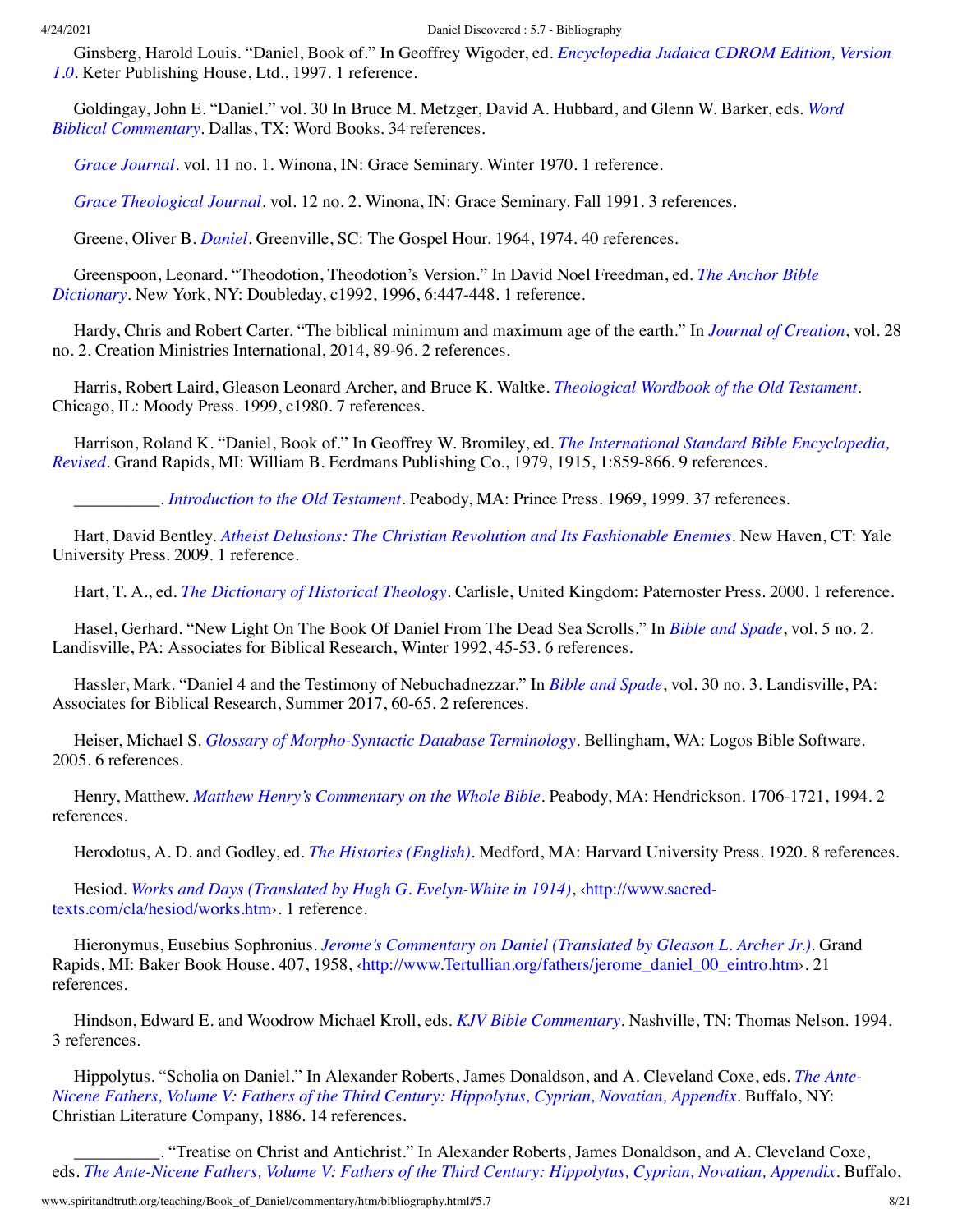NY: Christian Literature Company, 1886. 2 references.

Hitchcock, Mark and Thomas Ice. *[The Truth Behind Left Behind](http://www.amazon.com/gp/search/ref=sr_adv_b/?search-alias=stripbooks&unfiltered=1&field-title=The%20Truth%20Behind%20Left%20Behind)*. Sisters, OR: Multnomah Press. 2004. 1 reference.

Hoehner, Harold W. *[Chronological Aspects of the Life of Christ](http://www.spiritandtruth.org/id/isbn.htm?0310262119)*. Grand Rapids, MI: Zondervan. 1977. 2 references.

Hoerth, Alfred J. *[Archaeology and the Old Testament](http://www.spiritandtruth.org/id/isbn.htm?9780801011290)*. Grand Rapids, MI: Baker Academic. 1998. 4 references.

Holding, James Patrick. "Debunking the Documentary Hypothesis." In *[TJ: The In-Depth Journal of Creation](#page-16-0)*, vol. 19 no. 3. Answers in Genesis, 2005, 37-40. 2 references.

Holladay, William Lee and Ludwig Köhler. *[A Concise Hebrew and Aramaic Lexicon of the Old Testament](http://www.amazon.com/gp/search/ref=sr_adv_b/?search-alias=stripbooks&unfiltered=1&field-title=A%20Concise%20Hebrew%20and%20Aramaic%20Lexicon%20of%20the%20Old%20Testament)*. Leiden, Netherlands: Brill. 1971. 1 reference.

*[Holy Bible: New Living Translation](http://www.amazon.com/gp/search/ref=sr_adv_b/?search-alias=stripbooks&unfiltered=1&field-title=Holy%20Bible:%20New%20Living%20Translation)*. 3rd ed. Carol Stream, IL: Tyndale House Publishers. 2007. 1 reference.

Horner, Barry E. *[Future Israel: Why Christian Anti-Judaism Must Be Challenged](http://www.spiritandtruth.org/id/isbn.htm?9780805446272)*. Nashville, TN: Broadman and Holman. 2007. 3 references.

Howard, Mark L. "Therefore it was called Babel." In *[Journal of Creation](#page-9-3)*, vol. 23 no. 3. Creation Ministries International, 2009, 56-57. 1 reference.

**Howe, Thomas A.** *[Daniel in the Preterist's Den](http://www.spiritandtruth.org/id/isbn.htm?9781556352737)***. Eugene, OR: Wipf and Stock. 2008**. 42 references.

Huckel, Tom. *[The Rabbinic Messiah](http://www.amazon.com/gp/search/ref=sr_adv_b/?search-alias=stripbooks&unfiltered=1&field-title=The%20Rabbinic%20Messiah)*. Philadelphia, PA: Hananeel House. 1998. 3 references.

[Hughes, Christopher A. "The Terminus Ad Quem of Daniel's 69th Week: A Novel Solution." In](#page-9-4) *Journal of Dispensational Theology*, vol. 17 no. 51. Fort Worth, TX: Tyndale Theological Seminary, Summer/Fall 2013, 119-141. 1 reference.

Hughes, Robert B. and J. Carl Laney. *[Tyndale Concise Bible Commentary](http://www.amazon.com/gp/search/ref=sr_adv_b/?search-alias=stripbooks&unfiltered=1&field-title=Tyndale%20Concise%20Bible%20Commentary)*. Wheaton, IL: Tyndale House Publishers. 2001. 1 reference.

Hunt, Dave and T. A. McMahon, eds. *[The Berean Call](http://www.amazon.com/gp/search/ref=sr_adv_b/?search-alias=stripbooks&unfiltered=1&field-title=The%20Berean%20Call)*. vol. 24 no. 6. Bend, OR: The Berean Call. June 2009, [‹http://www.thebereancall.org›](http://www.thebereancall.org/). 1 reference.

Ice, Thomas. "Postmillennialism." In Mal Couch, ed. *[Dictionary of Premillennial Theology](#page-4-1)*. Grand Rapids, MI: Kregel Publications, 1996, 307-310. 1 reference.

[Irenaeus. "Against Heresies." In Alexander Roberts, James Donaldson, and A. Cleveland Coxe, eds.](#page-14-2) *The Ante-Nicene Fathers, Volume I: The Apostolic Fathers With Justin Martyr and Irenaeus*. Buffalo, NY: Christian Literature Company, 1885. 3 references.

Ironside, H. A. *[Expository Notes on Ezekiel, the Prophet](http://www.amazon.com/gp/search/ref=sr_adv_b/?search-alias=stripbooks&unfiltered=1&field-title=Expository%20Notes%20on%20Ezekiel,%20the%20Prophet)*. New York, NY: Loizeaux Brothers. 1949. 1 reference.

\_\_\_\_\_\_\_\_\_\_. *[Lectures on Daniel the Prophet](http://www.amazon.com/gp/search/ref=sr_adv_b/?search-alias=stripbooks&unfiltered=1&field-title=Lectures%20on%20Daniel%20the%20Prophet)*. 2nd ed. New York, NY: Loizeaux Brothers. 1953. 39 references.

\_\_\_\_\_\_\_\_\_\_. *[The Four Hundred Silent Years \(from Malachi to Matthew\)](http://www.amazon.com/gp/search/ref=sr_adv_b/?search-alias=stripbooks&unfiltered=1&field-title=The%20Four%20Hundred%20Silent%20Years%20(from%20Malachi%20to%20Matthew))*. New York, NY: Loizeaux Brothers. 1914. 1 reference.

<span id="page-8-0"></span>**Jamieson, Robert, A. R. Fausset, and David Brown.** *[A Commentary, Critical and Explanatory, on the Old and New](http://www.amazon.com/gp/search/ref=sr_adv_b/?search-alias=stripbooks&unfiltered=1&field-title=A%20Commentary,%20Critical%20and%20Explanatory,%20on%20the%20Old%20and%20New%20Testaments) Testaments***. Oak Harbor, WA: Logos Research Systems, Inc. 1997, 1877**. 39 references.

Jeremiah, David. *[The Handwriting on the Wall: Secrets from the Prophecies of Daniel](http://www.spiritandtruth.org/id/isbn.htm?084993365X)*. Dallas, TX: Word Publishing. 1992. 20 references.

Jerome. *[Biblia Sacra Vulgata: Iuxta Vulgatem Versionem](http://www.amazon.com/gp/search/ref=sr_adv_b/?search-alias=stripbooks&unfiltered=1&field-title=Biblia%20Sacra%20Vulgata:%20Iuxta%20Vulgatem%20Versionem)*. Stuttgart, Germany: Deutsche Bibelgesellschaft. 1996, c1969. 1 reference.

\_\_\_\_\_\_\_\_\_\_. "Jerome's Apology for Himself Against the Books of Rufinus." In Philip Schaff and Henry Wace, eds. *A [Select Library of the Nicene and Post-Nicene Fathers of the Christian Church, Second Series, Volume III: Theodoret,](#page-15-3)*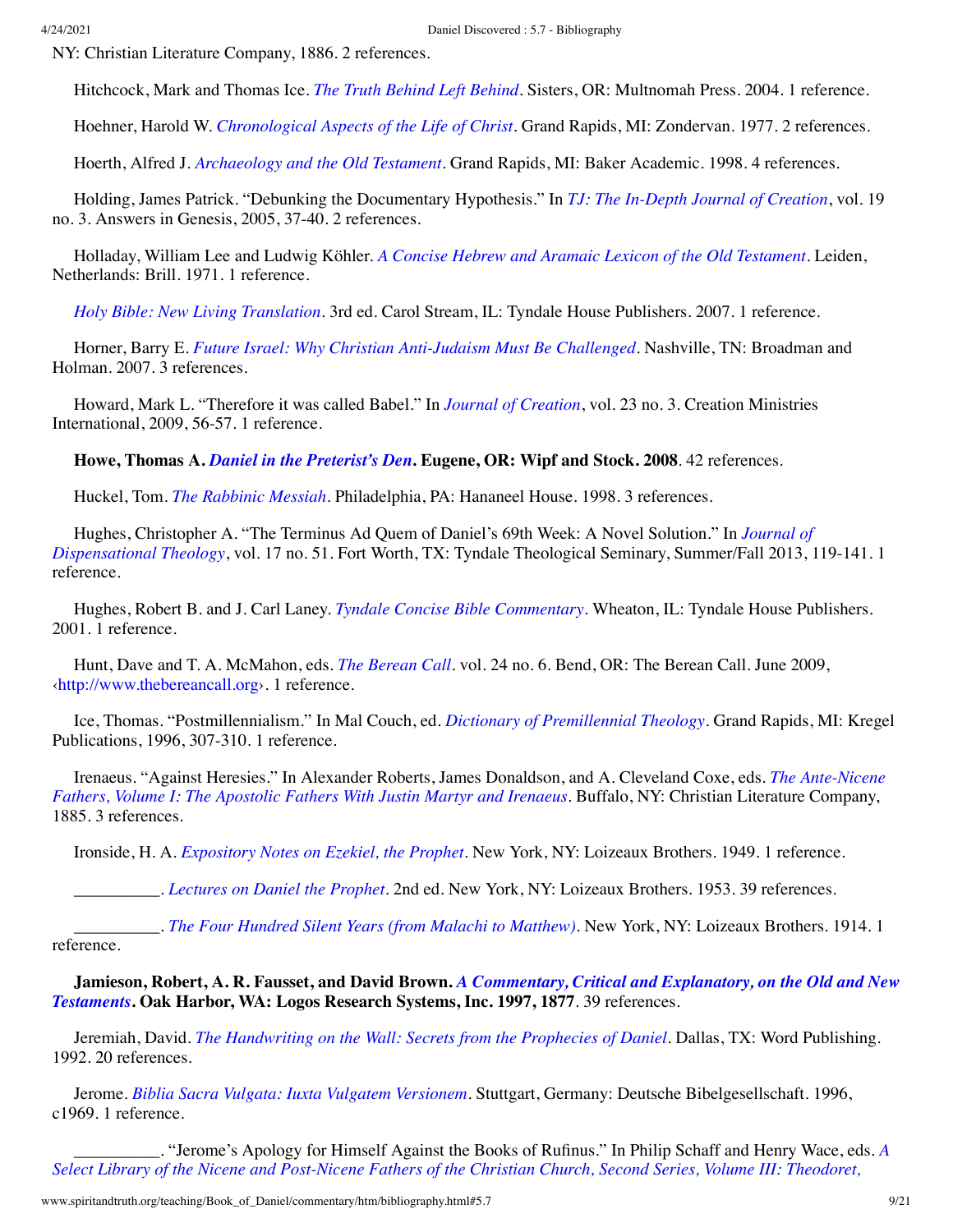*Jerome, Gennadius, Rufinus: Historial Writings, Etc*[. New York, NY: Christian Literature Company, 1882. 1 reference.](#page-15-3)

Jobes, Karen H. and Moisés Silva. *[Invitation to the Septuagint](http://www.spiritandtruth.org/id/isbn.htm?080103115X)*. Grand Rapids, MI: Baker Academic. 2005. 9 references.

Jones, Floyd Nolen. *[Chronology of the Old Testament: A Return to Basics, 15th ed](http://www.spiritandtruth.org/id/isbn.htm?0970032838)*. The Woodlands, TX: KingsWord Press. 1993, 2002. 1 reference.

\_\_\_\_\_\_\_\_\_\_. *[Chronology of the Old Testament: A Return to Basics, 4th ed](http://www.spiritandtruth.org/id/isbn.htm?097003282X)*. The Woodlands, TX: KingsWord Press. 1993, 1999. 13 references.

[Josephus, Flavious. "Against Apion." In Flavius Josephus and William Whiston.](#page-9-5) *The Works of Josephus : Complete and Unabridged*. Peabody, MA: Hendrickson, 1996, c1987. 4 references.

[\\_\\_\\_\\_\\_\\_\\_\\_\\_\\_. "The Antiquities of the Jews." In Flavius Josephus and William Whiston.](#page-9-5) *The Works of Josephus : Complete and Unabridged*. Peabody, MA: Hendrickson, 1996, c1987. 26 references.

<span id="page-9-5"></span>Josephus, Flavius and William Whiston. *[The Works of Josephus : Complete and Unabridged](http://www.amazon.com/gp/search/ref=sr_adv_b/?search-alias=stripbooks&unfiltered=1&field-title=The%20Works%20of%20Josephus%20:%20Complete%20and%20Unabridged)*. Peabody, MA: Hendrickson. 1996, c1987. 30 references.

<span id="page-9-0"></span>*[Journal of Creation](http://www.amazon.com/gp/search/ref=sr_adv_b/?search-alias=stripbooks&unfiltered=1&field-title=Journal%20of%20Creation)*. vol. 22 no. 3. Creation Ministries International. 2008, ‹[http://www.creationontheweb.com](http://www.creationontheweb.com/)›. 3 references.

<span id="page-9-3"></span>*[Journal of Creation](http://www.amazon.com/gp/search/ref=sr_adv_b/?search-alias=stripbooks&unfiltered=1&field-title=Journal%20of%20Creation)*. vol. 23 no. 3. Creation Ministries International. 2009,  $\frac{\text{http://www.creation on the web.com. 1}}{1}$ reference.

<span id="page-9-2"></span>*[Journal of Creation](http://www.amazon.com/gp/search/ref=sr_adv_b/?search-alias=stripbooks&unfiltered=1&field-title=Journal%20of%20Creation)*. vol. 28 no. 2. Creation Ministries International. 2014, ‹[http://www.creationontheweb.com](http://www.creationontheweb.com/)›. 2 references.

<span id="page-9-13"></span>*[Journal of Creation](http://www.amazon.com/gp/search/ref=sr_adv_b/?search-alias=stripbooks&unfiltered=1&field-title=Journal%20of%20Creation)*. vol. 29 no. 1. Creation Ministries International. 2015, ‹[http://www.creationontheweb.com](http://www.creationontheweb.com/)›. 1 reference.

<span id="page-9-6"></span>*[Journal of Dispensational Theology](http://www.amazon.com/gp/search/ref=sr_adv_b/?search-alias=stripbooks&unfiltered=1&field-title=Journal%20of%20Dispensational%20Theology)*. vol. 11 no. 34. Fort Worth, TX: Society of Dispensational Theology. December 2007. 2 references.

<span id="page-9-4"></span>*[Journal of Dispensational Theology](http://www.amazon.com/gp/search/ref=sr_adv_b/?search-alias=stripbooks&unfiltered=1&field-title=Journal%20of%20Dispensational%20Theology)*. vol. 17 no. 51. Fort Worth, TX: Tyndale Theological Seminary. Summer/Fall 2013. 1 reference.

<span id="page-9-7"></span>*[Journal of the Evangelical Theological Society](http://www.amazon.com/gp/search/ref=sr_adv_b/?search-alias=stripbooks&unfiltered=1&field-title=Journal%20of%20the%20Evangelical%20Theological%20Society)*. vol. 21 no. 4. Evangelical Theological Society. December 1978. 3 references.

<span id="page-9-10"></span>*[Journal of the Evangelical Theological Society](http://www.amazon.com/gp/search/ref=sr_adv_b/?search-alias=stripbooks&unfiltered=1&field-title=Journal%20of%20the%20Evangelical%20Theological%20Society)*. vol. 23 no. 1. Evangelical Theological Society. March 1980. 2 references.

<span id="page-9-1"></span>*[Journal of the Evangelical Theological Society](http://www.amazon.com/gp/search/ref=sr_adv_b/?search-alias=stripbooks&unfiltered=1&field-title=Journal%20of%20the%20Evangelical%20Theological%20Society)*. vol. 27 no. 4. Evangelical Theological Society. December 1984. 1 reference.

<span id="page-9-8"></span>*[Journal of the Evangelical Theological Society](http://www.amazon.com/gp/search/ref=sr_adv_b/?search-alias=stripbooks&unfiltered=1&field-title=Journal%20of%20the%20Evangelical%20Theological%20Society)*. vol. 29 no. 1. Evangelical Theological Society. March 1986. 3 references.

<span id="page-9-9"></span>*[Journal of the Evangelical Theological Society](http://www.amazon.com/gp/search/ref=sr_adv_b/?search-alias=stripbooks&unfiltered=1&field-title=Journal%20of%20the%20Evangelical%20Theological%20Society)*. vol. 31 no. 3. Evangelical Theological Society. September 1988. 1 reference.

<span id="page-9-12"></span>*[Journal of the Evangelical Theological Society](http://www.amazon.com/gp/search/ref=sr_adv_b/?search-alias=stripbooks&unfiltered=1&field-title=Journal%20of%20the%20Evangelical%20Theological%20Society)*. vol. 47 no. 1. Evangelical Theological Society. March 2004. 5 references.

<span id="page-9-11"></span>*[Journal of the Evangelical Theological Society](http://www.amazon.com/gp/search/ref=sr_adv_b/?search-alias=stripbooks&unfiltered=1&field-title=Journal%20of%20the%20Evangelical%20Theological%20Society)*. vol. 48 no. 2. Evangelical Theological Society. June 2005. 4 references.

Kampen, John. "Hasidim." In David Noel Freedman, ed. *[The Anchor Bible Dictionary](#page-6-1)*. New York, NY: Doubleday, c1992, 1996, 3:66-67. 1 reference.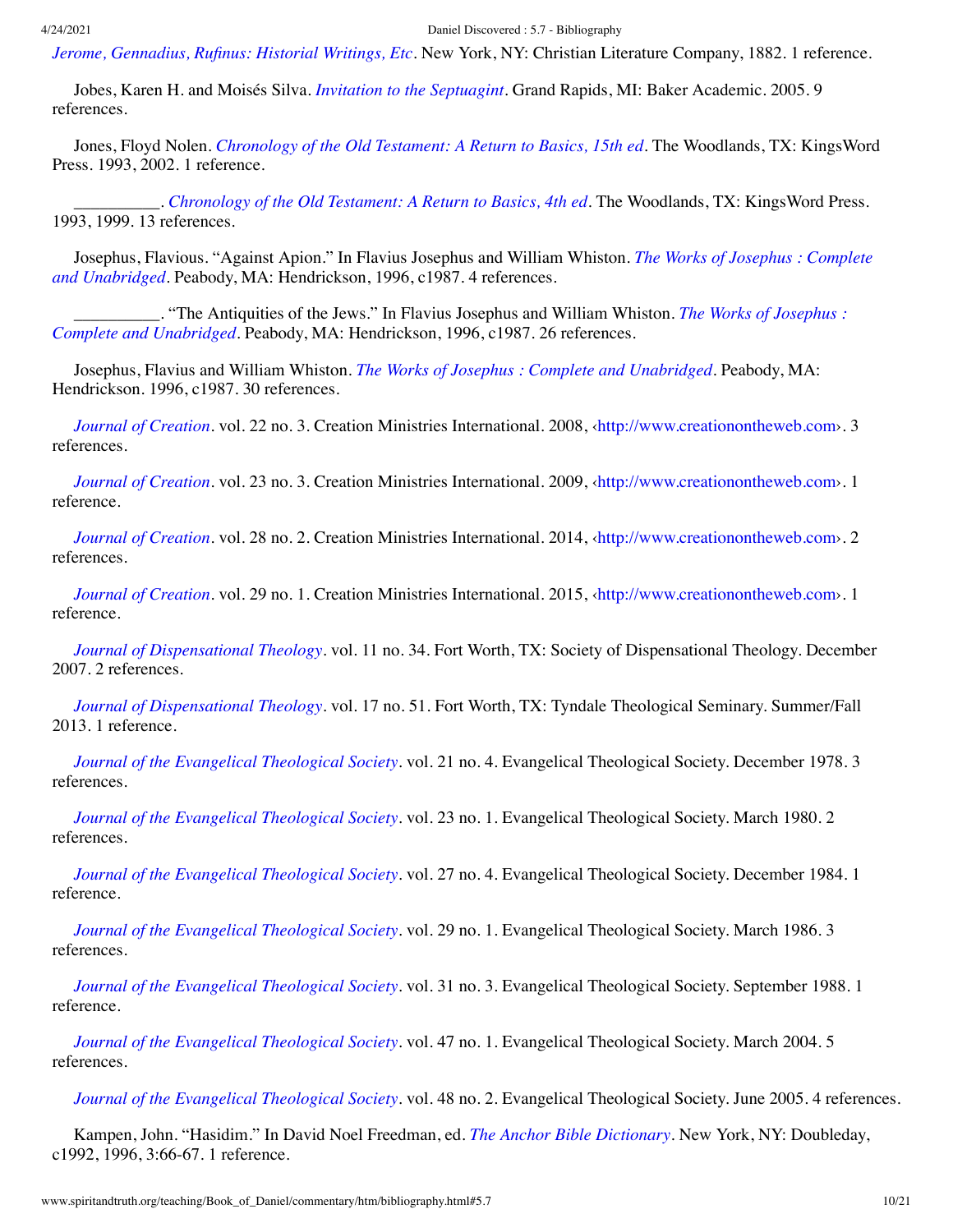<span id="page-10-2"></span>**Keil, Carl Friedrich and Franz Delitzsch.** *[Commentary on the Old Testament](http://www.amazon.com/gp/search/ref=sr_adv_b/?search-alias=stripbooks&unfiltered=1&field-title=Commentary%20on%20the%20Old%20Testament)***. Peabody, MA: Hendrickson. 2002**. 80 references.

Keil, Carl Friedrich. "Daniel." In Carl Friedrich Keil and Franz Delitzsch. *[Commentary on the Old Testament](#page-10-2)*. Peabody, MA: Hendrickson, 2002, 9:482-832. 78 references.

\_\_\_\_\_\_\_\_\_\_. "Ezekiel." In Carl Friedrich Keil and Franz Delitzsch. *[Commentary on the Old Testament](#page-10-2)*. Peabody, MA: Hendrickson, 2002, 9:3-481. 1 reference.

\_\_\_\_\_\_\_\_\_\_. "Jeremiah." In Carl Friedrich Keil and Franz Delitzsch. *[Commentary on the Old Testament](#page-10-2)*. Peabody, MA: Hendrickson, 2002, 8:3-462. 1 reference.

Kelly, Page H., Daniel S. Mynatt, and Timothy G. Crawford. *[The Masorah of Biblia Hebraica Stuttgartensia](http://www.spiritandtruth.org/id/isbn.htm?0802843638)*. Grand Rapids, MI: Eerdmans. 1998. 1 reference.

**Kelly, William.** *[Lectures on the Book of Daniel \(3rd. ed.\)](http://www.amazon.com/gp/search/ref=sr_adv_b/?search-alias=stripbooks&unfiltered=1&field-title=Lectures%20on%20the%20Book%20of%20Daniel%20(3rd.%20ed.))***. Richardson, TX: Galaxie Software. 1881, 2004**. 24 references.

*[King James Version Study Bible](http://www.amazon.com/gp/search/ref=sr_adv_b/?search-alias=stripbooks&unfiltered=1&field-title=King%20James%20Version%20Study%20Bible)*. electronic ed. Nashville, TN: Thomas Nelson. 1997. 2 references.

<span id="page-10-1"></span>Kittel, Gerhard, Geoffrey William Bromily, and Gerhard Friedrich, eds. *[Theological Dictionary of the New Testament](http://www.amazon.com/gp/search/ref=sr_adv_b/?search-alias=stripbooks&unfiltered=1&field-title=Theological%20Dictionary%20of%20the%20New%20Testament)*. Grand Rapids, MI: Eerdmans. 1964-c1976. 3 references.

Klassen, Frank R. *[The Chronology of the Bible](http://www.amazon.com/gp/search/ref=sr_adv_b/?search-alias=stripbooks&unfiltered=1&field-title=The%20Chronology%20of%20the%20Bible)*. Nashville, TN: Regal Publishers. 1975. 1 reference.

Klatzkin, Jacob. "Armilus." In Geoffrey Wigoder, ed. *[Encyclopedia Judaica CDROM Edition, Version 1.0](#page-18-0)*. Keter Publishing House, Ltd., 1997. 1 reference.

[Koehler, Ludwig, Walter Baumgartner, M. E. J. Richardson, and Johann Jakob Stamm.](http://www.amazon.com/gp/search/ref=sr_adv_b/?search-alias=stripbooks&unfiltered=1&field-title=The%20Hebrew%20and%20Aramaic%20Lexicon%20of%20the%20Old%20Testament) *The Hebrew and Aramaic Lexicon of the Old Testament*. electronic ed. New York, NY: E. J. Brill. 1999. 3 references.

Koldewey, Robert and Agnes S. Johns. *[The Excavations at Babylon](http://www.amazon.com/gp/search/ref=sr_adv_b/?search-alias=stripbooks&unfiltered=1&field-title=The%20Excavations%20at%20Babylon)*. Liverpool, England: MacMillan and Co. 1914. 9 references.

Kroll, F. Gerald. "Jeremiah." In Edward E. Hindson and Woodrow Michael Kroll, eds. *[KJV Bible Commentary](#page-7-0)*. Nashville, TN: Thomas Nelson, 1994. 1 reference.

<span id="page-10-3"></span>LaHaye, Tim F. and Edward E. Hindson, eds. *[Exploring Bible Prophecy](http://www.spiritandtruth.org/id/isbn.htm?9780736948036)*. Eugene, OR: Harvest House Publishers. 2006. 3 references.

<span id="page-10-0"></span>Lange, John Peter, ed. *[A Commentary on the Holy Scriptures: Critical, Doctrinal, and Homiletical](http://www.amazon.com/gp/search/ref=sr_adv_b/?search-alias=stripbooks&unfiltered=1&field-title=A%20Commentary%20on%20the%20Holy%20Scriptures:%20Critical,%20Doctrinal,%20and%20Homiletical)*. New York, NY: Charles Scribner's Sons. 1880. 72 references.

Lanser, Erich D. and Schwartz. "The Red Sea in the NT." In *[Bible and Spade](#page-1-4)*, vol. 21 no. 1. Landisville, PA: Associates for Biblical Research, Winter 2008, 3-11. 1 reference.

Larkin, Clarence. *[Dispensational Truth](http://www.amazon.com/gp/search/ref=sr_adv_b/?search-alias=stripbooks&unfiltered=1&field-title=Dispensational%20Truth)*. Glenside, PA: Clarence Larkin Estate. 1918, 1920. 4 references.

**\_\_\_\_\_\_\_\_\_\_.** *[The Book of Daniel](http://www.amazon.com/gp/search/ref=sr_adv_b/?search-alias=stripbooks&unfiltered=1&field-title=The%20Book%20of%20Daniel)***. Glenside, PA: Clarence Larkin Estate. 1929**. 59 references.

Lawrence, Paul J.N. "Who Wrote Daniel?" In *[Bible and Spade](#page-2-8)*, vol. 28 no. 1. Landisville, PA: Associates for Biblical Research, Winter 2015, 4-11. 2 references.

## **Leupold, H. C.** *[Exposition of Daniel](http://www.amazon.com/gp/search/ref=sr_adv_b/?search-alias=stripbooks&unfiltered=1&field-title=Exposition%20of%20Daniel)***. Grand Rapids, MI: Baker Book House. 1949, 1969**. 109 references.

Levy, Michael, ed. *[Britannica 2012 Deluxe Edition CDROM](http://www.amazon.com/gp/search/ref=sr_adv_b/?search-alias=stripbooks&unfiltered=1&field-title=Britannica%202012%20Deluxe%20Edition%20CDROM)*. 12 references.

Lewis, C. S. *[Mere Christianity](http://www.amazon.com/gp/search/ref=sr_adv_b/?search-alias=stripbooks&unfiltered=1&field-title=Mere%20Christianity)*. New York, NY: MacMillan Publications. 1943, 1945, 1952. 1 reference.

Liddell, Henry George, Robert Scott, and Henry Stuart Jones. *[A Greek-English Lexicon](http://www.amazon.com/gp/search/ref=sr_adv_b/?search-alias=stripbooks&unfiltered=1&field-title=A%20Greek-English%20Lexicon)*. With a revised supplement, 1996. Oxford, England: Oxford University Press. 1996. 3 references.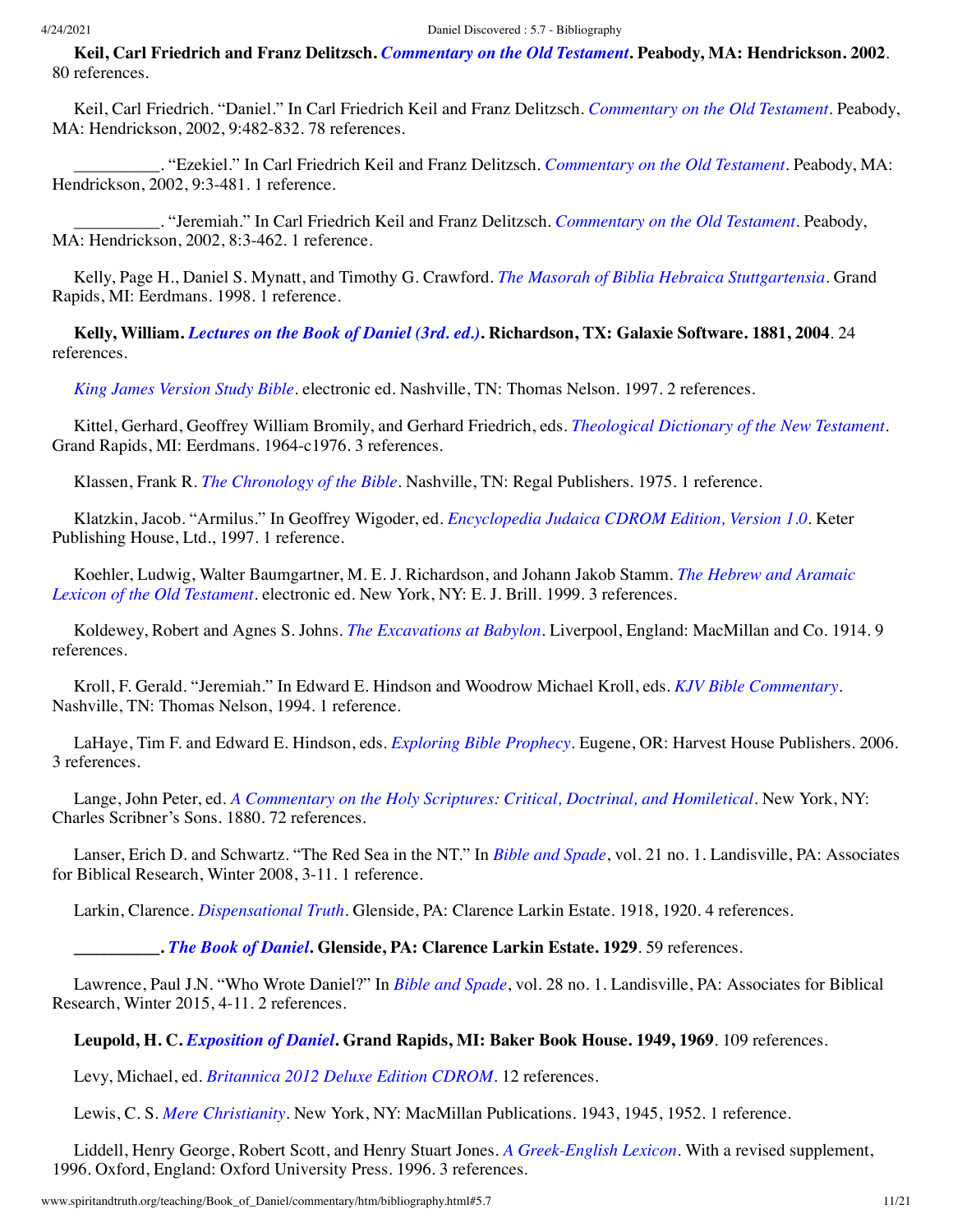Lightfoot, Neil R. *[How We Got the Bible](http://www.spiritandtruth.org/id/isbn.htm?080101252X)*. Grand Rapids, MI: Baker Book House. 2003. 1 reference.

Lust, Johan, Eynikel, and Katrin Hauspie. *[A Greek-English Lexicon of the Septuagint](http://www.amazon.com/gp/search/ref=sr_adv_b/?search-alias=stripbooks&unfiltered=1&field-title=A%20Greek-English%20Lexicon%20of%20the%20Septuagint)*. rev. ed. Stuttgart, Germany: Deutsche Bibelgesellschaft. 2003. 1 reference.

MacArthur, John, ed. *[The MacArthur Study Bible](http://www.amazon.com/gp/search/ref=sr_adv_b/?search-alias=stripbooks&unfiltered=1&field-title=The%20MacArthur%20Study%20Bible)*. Nashville, TN: Word Publishing. 1997. 19 references.

MacArthur, John. *[Revelation 12-22 : The MacArthur New Testament Commentary](http://www.amazon.com/gp/search/ref=sr_adv_b/?search-alias=stripbooks&unfiltered=1&field-title=Revelation%2012-22%20:%20The%20MacArthur%20New%20Testament%20Commentary)*. Chicago, IL: Moody Press. 2000. 2 references.

Mack, Edward. "Chronology of the Old Testament." In J. W. Orr, ed. *[The International Standard Bible Encyclopedia](#page-13-0)*. Albany, OR: Ages Software, 1915. 1 reference.

Marsden, George M. *[Jonathan Edwards: A Life](http://www.spiritandtruth.org/id/isbn.htm?0300096933)*. New Haven, CT: Yale University Press. 2003. 1 reference.

Martin, John A. "Ezra." In John F. Walvoord and Roy B. Zuck, eds. *[The Bible Knowledge Commentary](#page-17-0)*. Wheaton, IL: SP Publications, 1983, 1:653-672. 2 references.

\_\_\_\_\_\_\_\_\_\_. "Isaiah." In John F. Walvoord and Roy B. Zuck, eds. *[The Bible Knowledge Commentary](#page-17-0)*. Wheaton, IL: SP Publications, 1983, 1:1028-1121. 3 references.

Masters, Peter. "A Tour of Biblical Evidence in the British Museum." In *[Bible and Spade](#page-1-5)*, vol. 13 no. 2. Landisville, PA: Associates for Biblical Research, Spring 2000, 35-55. 2 references.

Mauro, Philip. *[The Seventy Weeks and the Great Tribulation](http://www.amazon.com/gp/search/ref=sr_adv_b/?search-alias=stripbooks&unfiltered=1&field-title=The%20Seventy%20Weeks%20and%20the%20Great%20Tribulation)*. Washington, DC: Eerdmans. 1921, 1944, 2005. 1 reference.

\_\_\_\_\_\_\_\_\_\_. *[The Wonders of Bible Chronology](http://www.amazon.com/gp/search/ref=sr_adv_b/?search-alias=stripbooks&unfiltered=1&field-title=The%20Wonders%20of%20Bible%20Chronology)*. Washington, DC: Eerdmans. 1933, 2005. 3 references.

<span id="page-11-0"></span>Mayhue, Richard L., ed. *[The Master's Seminary Journal](http://www.amazon.com/gp/search/ref=sr_adv_b/?search-alias=stripbooks&unfiltered=1&field-title=The%20Master%E2%80%99s%20Seminary%20Journal)*. vol. 4 no. 1. Sun Valley, CA: The Master's Seminary. Spring 1993. 1 reference.

<span id="page-11-4"></span>\_\_\_\_\_\_\_\_\_\_. *[The Master's Seminary Journal](http://www.amazon.com/gp/search/ref=sr_adv_b/?search-alias=stripbooks&unfiltered=1&field-title=The%20Master%E2%80%99s%20Seminary%20Journal)*. vol. 18 no. 1. Sun Valley, CA: The Master's Seminary. Spring 2007. 2 references.

<span id="page-11-1"></span>\_\_\_\_\_\_\_\_\_\_. *[The Master's Seminary Journal](http://www.amazon.com/gp/search/ref=sr_adv_b/?search-alias=stripbooks&unfiltered=1&field-title=The%20Master%E2%80%99s%20Seminary%20Journal)*. vol. 19 no. 1. Sun Valley, CA: The Master's Seminary. Spring 2008. 1 reference.

<span id="page-11-2"></span>\_\_\_\_\_\_\_\_\_\_. *[The Master's Seminary Journal](http://www.amazon.com/gp/search/ref=sr_adv_b/?search-alias=stripbooks&unfiltered=1&field-title=The%20Master%E2%80%99s%20Seminary%20Journal)*. vol. 24 no. 2. Sun Valley, CA: The Master's Seminary. Fall 2013. 1 reference.

<span id="page-11-3"></span>\_\_\_\_\_\_\_\_\_\_. *[The Master's Seminary Journal](http://www.amazon.com/gp/search/ref=sr_adv_b/?search-alias=stripbooks&unfiltered=1&field-title=The%20Master%E2%80%99s%20Seminary%20Journal)*. vol. 26 no. 1. Sun Valley, CA: The Master's Seminary. Spring 2015, [‹https://www.tms.edu/m/msj26a.pdf›](https://www.tms.edu/m/msj26a.pdf). 1 reference.

Mayhue, Richard L. "Editorial." In Richard L. Mayhue, ed. *[The Master's Seminary Journal](#page-11-1)*, vol. 19 no. 1. Sun Valley, CA: The Master's Seminary, Spring 2008, 4-5. 1 reference.

McCarthy, James G. *[The Gospel According to Rome](http://www.amazon.com/gp/search/ref=sr_adv_b/?search-alias=stripbooks&unfiltered=1&field-title=The%20Gospel%20According%20to%20Rome)*. Eugene, OR: Harvest House Publishers. 1996. 1 reference.

McClain, Alva J. *[Daniel's Prophecy of the 70 Weeks](http://www.amazon.com/gp/search/ref=sr_adv_b/?search-alias=stripbooks&unfiltered=1&field-title=Daniel%E2%80%99s%20Prophecy%20of%20the%2070%20Weeks)*. Grand Rapids, MI: Zondervan Publishing House. 1940, 1969. 1 reference.

\_\_\_\_\_\_\_\_\_\_. *[The Greatness of the Kingdom](http://www.spiritandtruth.org/id/isbn.htm?0884690113)*. Winona Lake, IN: BMH Books. 1974. 2 references.

## **McDowell, Josh.** *[Daniel in the Critics' Den](http://www.spiritandtruth.org/id/isbn.htm?0018956447)***. San Bernardino, CA: Here's Life Publishers. 1979**. 8 references.

McFall, Leslie. "A Translation Guide to the Chronological Data in Kings and Chronicles." In *[Bibliotheca Sacra](#page-2-9)*, vol. 148 no. 589. Dallas, TX: Dallas Theological Seminary, January-March 1991, 3-45. 2 references.

McGee, J. Vernon. *[Thru The Bible Commentary](http://www.amazon.com/gp/search/ref=sr_adv_b/?search-alias=stripbooks&unfiltered=1&field-title=Thru%20The%20Bible%20Commentary)*. Nashville, TN: Thomas Nelson. 1997, c1981. 22 references.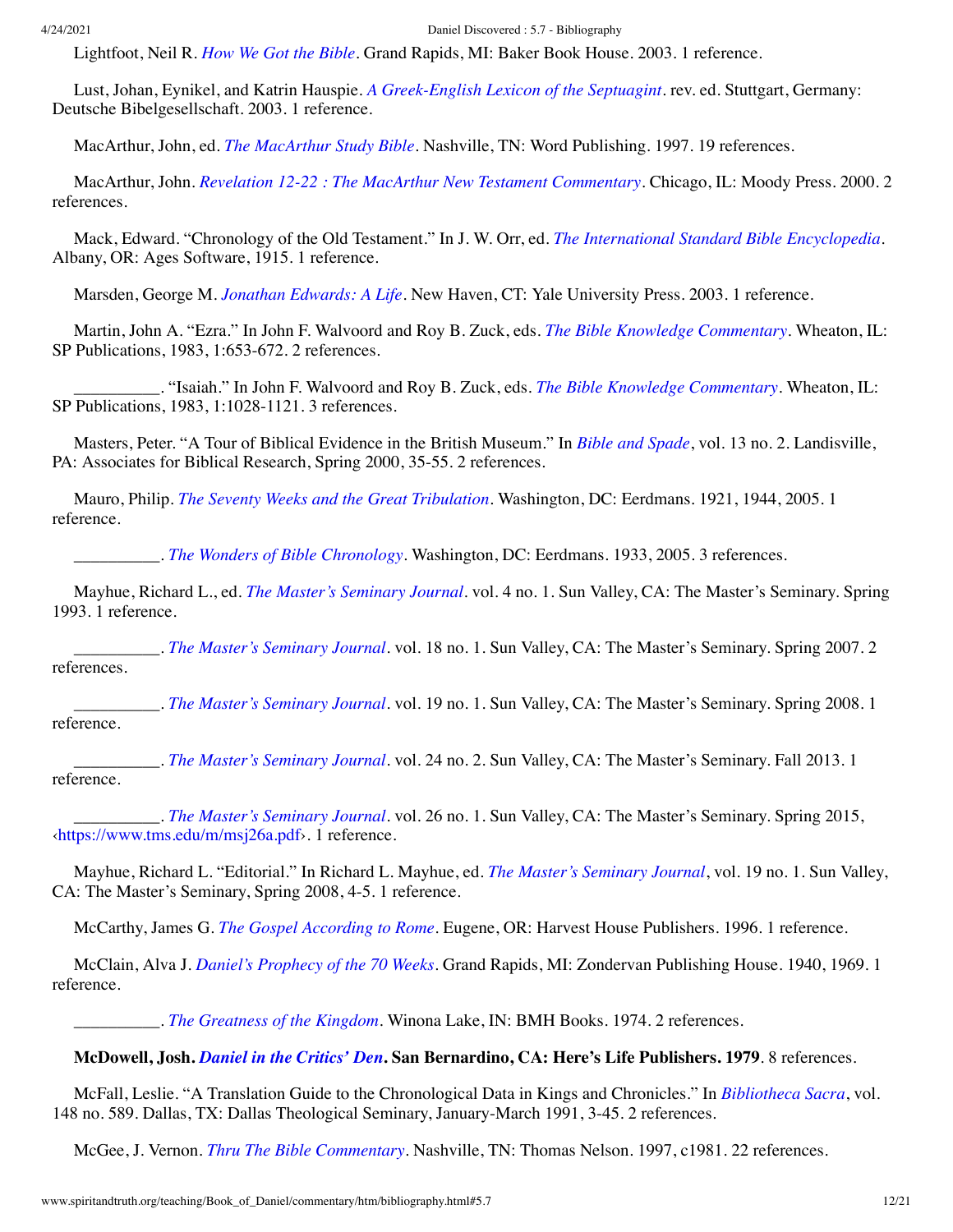McNeeley, Donald. "City Gates: Not Just a Defensive Measure." In *[Bible and Spade](#page-1-6)*, vol. 25 no. 2. Landisville, PA: Associates for Biblical Research, Spring 2012, 39-43. 1 reference.

McQuaid, Elwood, ed. *[Israel My Glory](http://www.amazon.com/gp/search/ref=sr_adv_b/?search-alias=stripbooks&unfiltered=1&field-title=Israel%20My%20Glory)*. Westville, NJ: Friends of Israel Gospel Ministry. July/June 2000, [‹http://www.foi.org](http://www.foi.org/)›. 1 reference.

\_\_\_\_\_\_\_\_\_\_. *[Israel My Glory](http://www.amazon.com/gp/search/ref=sr_adv_b/?search-alias=stripbooks&unfiltered=1&field-title=Israel%20My%20Glory)*. Westville, NJ: Friends of Israel Gospel Ministry. May/June 2002, [‹http://www.foi.org›](http://www.foi.org/). 1 reference.

*[Merriam-Webster's Collegiate Dictionary, \(Eleventh ed.\)](http://www.amazon.com/gp/search/ref=sr_adv_b/?search-alias=stripbooks&unfiltered=1&field-title=Merriam-Webster%E2%80%99s%20Collegiate%20Dictionary,%20(Eleventh%20ed.))*. Springfield, MA: Merriam-Webster. 1996, c1993. 3 references.

<span id="page-12-0"></span>Metzger, Bruce M., David A. Hubbard, and Glenn W. Barker, eds. *[Word Biblical Commentary](http://www.amazon.com/gp/search/ref=sr_adv_b/?search-alias=stripbooks&unfiltered=1&field-title=Word%20Biblical%20Commentary)*. Dallas, TX: Word Books. 34 references.

**[Miller, Stephen R. "Daniel." In E. Ray Clendenen, Kenneth A. Mathews, and David S. Dockery, eds.](#page-3-1)** *The New American Commentary***. Nashville, TN: Broadman & Holman, 1994**. 136 references.

Mills, Monty S. *[Daniel: A Study Guide to the Book of Daniel](http://www.amazon.com/gp/search/ref=sr_adv_b/?search-alias=stripbooks&unfiltered=1&field-title=Daniel:%20A%20Study%20Guide%20to%20the%20Book%20of%20Daniel)*. Dallas, TX: 3E Ministries. 1988, 1999. 29 references.

Mitchell, T. C. *[The Bible in the British Museum](http://www.spiritandtruth.org/id/isbn.htm?071411698X)*. London, England: British Museum Press. 1988, 1998. 6 references.

**Montgomery, James A.** *[A Critical and Exegetical Commentary on the Book of Daniel](http://www.amazon.com/gp/search/ref=sr_adv_b/?search-alias=stripbooks&unfiltered=1&field-title=A%20Critical%20and%20Exegetical%20Commentary%20on%20the%20Book%20of%20Daniel)***. Edinburgh, Scotland: T & T Clark. 1927, 1959**. 36 references.

Moore, Carey A. "DANIEL, ADDITIONS TO." In David Noel Freedman, ed. *[The Anchor Bible Dictionary](#page-6-1)*. New York, NY: Doubleday, c1992, 1996, 2:18-28. 1 reference.

Moreland, J. P. *[Love your God with all Your Mind: The Role of Reason in the Life of the Soul](http://www.amazon.com/gp/search/ref=sr_adv_b/?search-alias=stripbooks&unfiltered=1&field-title=Love%20your%20God%20with%20all%20Your%20Mind:%20The%20Role%20of%20Reason%20in%20the%20Life%20of%20the%20Soul)*. Colorado Springs, CO: NavPress. 1997. 1 reference.

Murphy, Bryan. "The Trinity in Creation." In Richard L. Mayhue, ed. *[The Master's Seminary Journal](#page-11-2)*, vol. 24 no. 2. Sun Valley, CA: The Master's Seminary, Fall 2013, 167-177. 1 reference.

Murray, Iain H. *[The Forgotten Spurgeon](http://www.spiritandtruth.org/id/isbn.htm?9781848710115)*. Edinburgh, Scotland: Banner of Truth Trust. 1966, 2009. 1 reference.

Murray, Iain. *[D. Martyn Lloyd Jones - The Fight of Faith](http://www.spiritandtruth.org/id/isbn.htm?0851515640)*. Carlisle, PA: The Banner of Truth Trust. 1990. 2 references.

Myers, Thomas. "Translator's Notes." In John Calvin. *[Commentary on The Prophet Daniel](#page-3-2)*. Albany, OR: Ages Software, 1998, 1561. 2 references.

[Naegelsbach, C. W. Eduard. "The Book of the Prophet Jeremiah." In John Peter Lange, ed.](#page-10-0) *A Commentary on the Holy Scriptures: Critical, Doctrinal, and Homiletical*. New York, NY: Charles Scribner's Sons, 1880. 2 references.

Nestle, Eberhard, Erwin Nestle, and Kurt Aland et al. *[Novum Testamentum Graece](http://www.spiritandtruth.org/id/isbn.htm?3438051036)*. 27. Aufl. Stuttgart, Germany: Deutsche Bibelstiftung. 1993. 2 references.

*[New American Standard Bible](http://www.amazon.com/gp/search/ref=sr_adv_b/?search-alias=stripbooks&unfiltered=1&field-title=New%20American%20Standard%20Bible)*. La Habra, CA: The Lockman Foundation. 1977. 1 reference.

*[New American Standard Bible: 1995 update](http://www.amazon.com/gp/search/ref=sr_adv_b/?search-alias=stripbooks&unfiltered=1&field-title=New%20American%20Standard%20Bible:%201995%20update)*. La Habra, CA: The Lockman Foundation. 1995. 3 references.

*[New English Translation : NET Bible](http://www.amazon.com/gp/search/ref=sr_adv_b/?search-alias=stripbooks&unfiltered=1&field-title=New%20English%20Translation%20:%20NET%20Bible)*. 1st ed. Dallas, TX: Biblical Studies Press. 1998, 2006. 26 references.

Newton, Isaac, Larry Pierce, and Marion Pierce, eds. *[Newton's Revised History of Ancient Kingdoms](http://www.spiritandtruth.org/id/isbn.htm?9780890515563)*. Green Forest, AR: Master Books. 1728, 2009. 15 references.

Newton, Isaac. *[Observations Upon the Prophecies of Daniel, and the Apocalypse of John](http://www.spiritandtruth.org/id/isbn.htm?0942487028)*. Cave Junction, OR: Oregon Institute of Science and Medicine. 1831, 1991. 11 references.

Newton, J. "Cyril of Jerusalem." In J. D. Douglas and Philip W. Comfort, eds. *[Who's Who in Christian History](#page-4-2)*. Wheaton, IL: Tyndale House, 1992. 1 reference.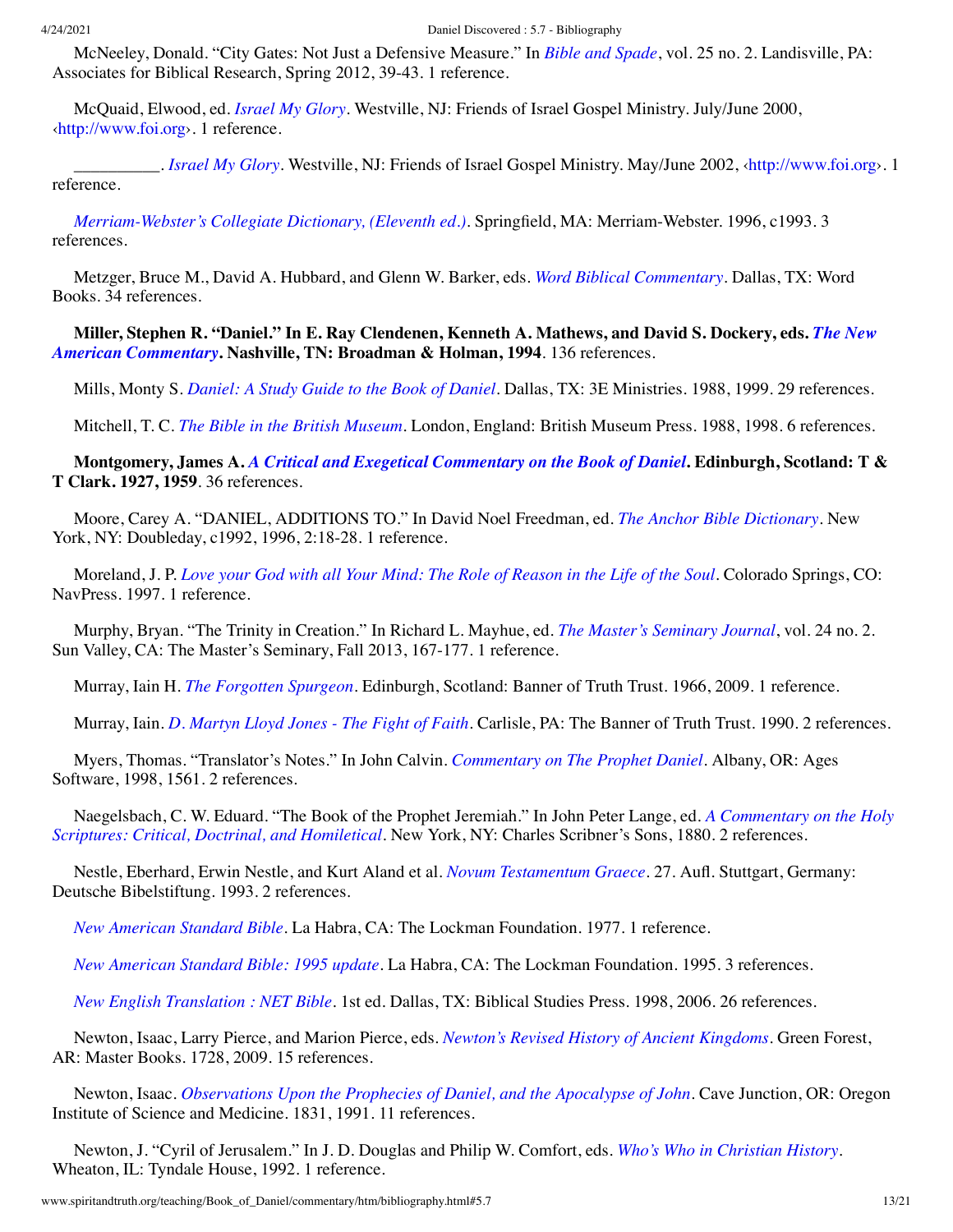Origen. "Origen Against Celcus." In Alexander Roberts, James Donaldson, and A. Cleveland Coxe, eds. *The Ante-[Nicene Fathers, Volume IV: Fathers of the Third Century: Tertullian, Part Fourth; Minucius Felix; Commodian; Origen,](#page-14-4) Parts First and Second*. Buffalo, NY: Christian Literature Company, 1885. 2 references.

<span id="page-13-0"></span>Orr, J. W., ed. *[The International Standard Bible Encyclopedia](http://www.amazon.com/gp/search/ref=sr_adv_b/?search-alias=stripbooks&unfiltered=1&field-title=The%20International%20Standard%20Bible%20Encyclopedia)*. Albany, OR: Ages Software. 1915. 11 references.

Oswalt, J. N. "Chronology of the Old Testament." In Geoffrey W. Bromiley, ed. *The International Standard Bible Encyclopedia, Revised*[. Grand Rapids, MI: William B. Eerdmans Publishing Co., 1979, 1915, 1:673-685. 1 reference](#page-2-4).

Parker, Richard A. and Waldo H. Dubberstein. *[Babylonian Chronology: 626 B.C. — A.D. 45](http://www.amazon.com/gp/search/ref=sr_adv_b/?search-alias=stripbooks&unfiltered=1&field-title=Babylonian%20Chronology:%20626%20B.C.%20%E2%80%94%20A.D.%2045)*. Chicago, IL: University of Chicago Press. 1942. 1 reference.

Parry, Ken. "Chrysostom." In T. A. Hart, ed. *[The Dictionary of Historical Theology](#page-7-1)*. Carlisle, United Kingdom: Paternoster Press, 2000, 127-128. 1 reference.

Patterson, Richard D. "The Key Role of Daniel 7." In *[Grace Theological Journal](#page-7-2)*, vol. 12 no. 2. Winona, IN: Grace Seminary, Fall 1991, 245-262. 3 references.

Payne, D. F. "Babel, Tower of." In Geoffrey W. Bromiley, ed. *[The International Standard Bible Encyclopedia, Revised](#page-2-4)*. Grand Rapids, MI: William B. Eerdmans Publishing Co., 1979, 1915, 1:382-383. 3 references.

Payne, J. Barton. *[Encyclopedia of Biblical Prophecy](http://www.spiritandtruth.org/id/isbn.htm?0801070511)*. Grand Rapids, MI: Baker Books. 1973, 1996. 4 references.

<span id="page-13-1"></span>Penney, Russell. *[Overcoming the World Missions Crisis](http://www.spiritandtruth.org/id/isbn.htm?0825434661)*. Grand Rapids, MI: Kregel Publications. 2001. 1 reference.

Pentecost, J. Dwight. *[Class Notes on Daniel, Dallas Theological Seminary](http://www.amazon.com/gp/search/ref=sr_adv_b/?search-alias=stripbooks&unfiltered=1&field-title=Class%20Notes%20on%20Daniel,%20Dallas%20Theological%20Seminary)*. Spokane, WA: Ellen Kelso [transcriber]. 2006. 22 references.

\_\_\_\_\_\_\_\_\_\_. "Daniel." In John F. Walvoord and Roy B. Zuck, eds. *[The Bible Knowledge Commentary](#page-17-0)*. Wheaton, IL: SP Publications, 1983, 1:1323-1375. 42 references.

**\_\_\_\_\_\_\_\_\_\_.** *[Things to Come: A Study in Biblical Eschatology](http://www.amazon.com/gp/search/ref=sr_adv_b/?search-alias=stripbooks&unfiltered=1&field-title=Things%20to%20Come:%20A%20Study%20in%20Biblical%20Eschatology)***. Grand Rapids, MI: Zondervan Publishing House. 1958**. 8 references.

Peters, George H. *[The Theocratic Kingdom](http://www.amazon.com/gp/search/ref=sr_adv_b/?search-alias=stripbooks&unfiltered=1&field-title=The%20Theocratic%20Kingdom)*. Redding, CA: Pleasant Places Press. 1884. 2 references.

Peters, Melvin K. "Septuagint." In David Noel Freedman, ed. *[The Anchor Bible Dictionary](#page-6-1)*. New York, NY: Doubleday, c1992, 1996, 5:1093-1104. 2 references.

Peterson, Eugene H. *[The Message: The Bible in Contemporary Language](http://www.amazon.com/gp/search/ref=sr_adv_b/?search-alias=stripbooks&unfiltered=1&field-title=The%20Message:%20The%20Bible%20in%20Contemporary%20Language)*. Colorado Springs, CO: NavPress. 2005. 1 reference.

Pierce, Larry. "Appendix C: Ussher's Timeline for the Divided Kingdom." In Archbishop Ussher, Larry Pierce, and Marion Pierce, eds. *[Annals of the World](#page-17-1)*. Green Forest, AR: Master Books, 1654, 2003. 5 references.

[Pinches, T. G. "Babel, Tower of, Archeological Evidences." In Geoffrey W. Bromiley, ed.](#page-2-4) *The International Standard Bible Encyclopedia, Revised*. Grand Rapids, MI: William B. Eerdmans Publishing Co., 1979, 1915, 1:383-384. 3 references.

[\\_\\_\\_\\_\\_\\_\\_\\_\\_\\_. "Babel, Tower of, The Meaning of Babel." In J. W. Orr, ed.](#page-13-0) *The International Standard Bible Encyclopedia*. Albany, OR: Ages Software, 1915. 1 reference.

\_\_\_\_\_\_\_\_\_\_. "Chaldea; Chaldeans." In J. W. Orr, ed. *[The International Standard Bible Encyclopedia](#page-13-0)*. Albany, OR: Ages Software, 1915. 1 reference.

Pink, Arthur Walkington. *[The Antichrist](http://www.amazon.com/gp/search/ref=sr_adv_b/?search-alias=stripbooks&unfiltered=1&field-title=The%20Antichrist)*. Oak Harbor, WA: Logos Research Systems. 1999, 1923. 2 references.

Pliny the Elder, J. and Bostock, ed. *[The Natural History \(English\)](http://www.amazon.com/gp/search/ref=sr_adv_b/?search-alias=stripbooks&unfiltered=1&field-title=The%20Natural%20History%20(English))*. Medford, MA: Taylor and Fancis. 1855. 1 reference.

Pocock, Michael. "The Sovereignty of God in Missions." In Russell Penney. *[Overcoming the World Missions Crisis](#page-13-1)*. Grand Rapids, MI: Kregel Publications, 2001. 1 reference.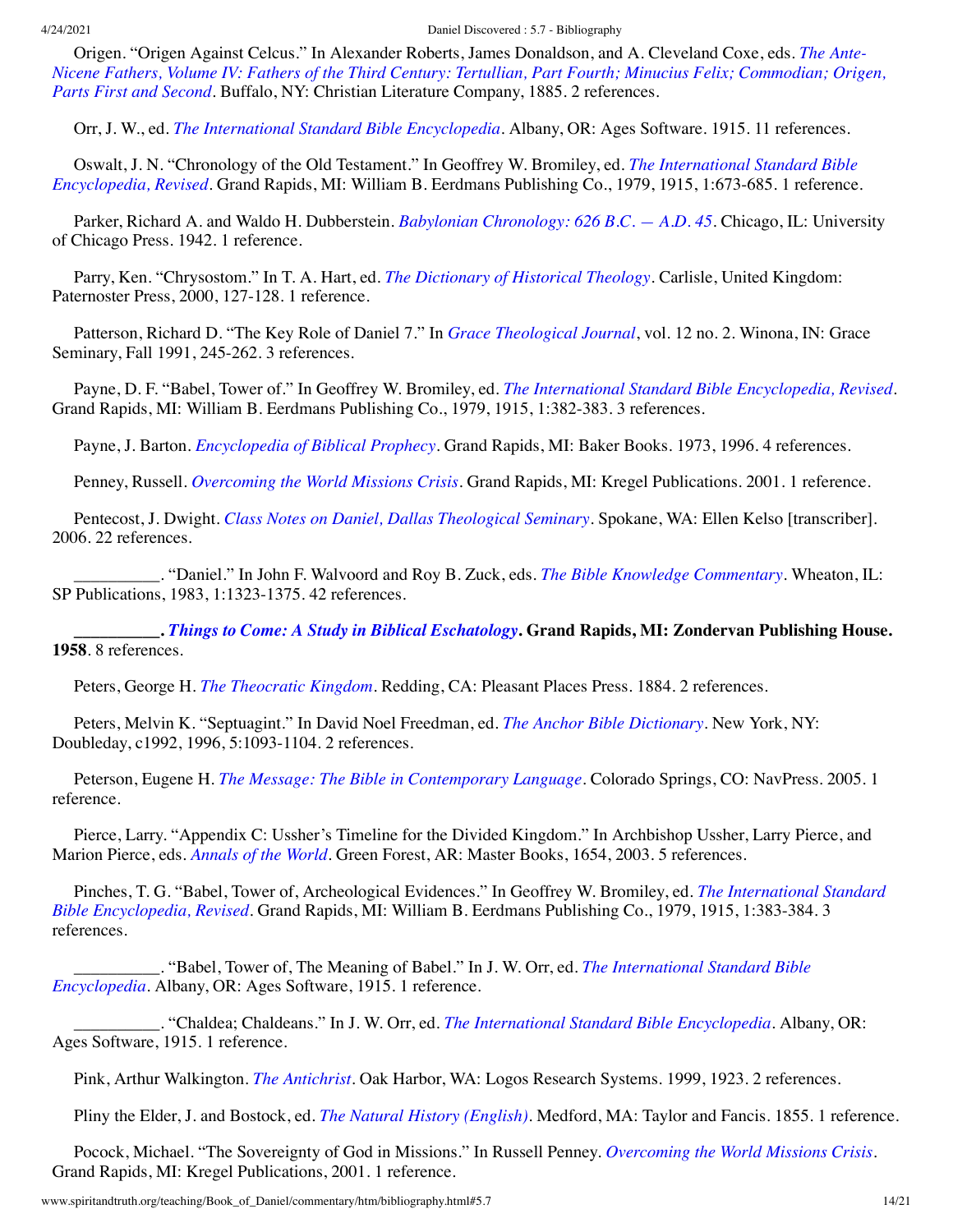Poole, Matthew. *[Matthew Poole's Commentary on the Holy Bible](http://www.amazon.com/gp/search/ref=sr_adv_b/?search-alias=stripbooks&unfiltered=1&field-title=Matthew%20Poole%E2%80%99s%20Commentary%20on%20the%20Holy%20Bible)*. Broken Arrow, OK: StudyLamp Software. 1685, 2006, ‹[http://www.SwordSearcher.com›](http://www.swordsearcher.com/). 1 reference.

<span id="page-14-1"></span>Porter, Stanley E. and Craig A. Evans. *[Dictionary of New Testament Background](http://www.amazon.com/gp/search/ref=sr_adv_b/?search-alias=stripbooks&unfiltered=1&field-title=Dictionary%20of%20New%20Testament%20Background)*. Downners Grove, IL: InterVarsity Press. 2000. 1 reference.

*[Praeparatio Evangelica \(Translated by Tr. E. H. Gifford in 1903, transcribed by Roger Pearse, Ipswich, UK, 2003\)](http://www.amazon.com/gp/search/ref=sr_adv_b/?search-alias=stripbooks&unfiltered=1&field-title=Praeparatio%20Evangelica%20(Translated%20by%20Tr.%20E.%20H.%20Gifford%20in%201903,%20transcribed%20by%20Roger%20Pearse,%20Ipswich,%20UK,%202003))*. Oxford, England: Oxford University Press. ca. 313, 1903, [‹https://docs.google.com/file/d/0Bw9DD8Hgvs\\_HNDY0OTExM2UtZWU3Yy00MTg3LTg2NjYtNzZiNWMyMzhhNTIx/›](https://docs.google.com/file/d/0Bw9DD8Hgvs_HNDY0OTExM2UtZWU3Yy00MTg3LTg2NjYtNzZiNWMyMzhhNTIx/). 1 reference.

Pratico, Gary D. and Miles V. Van Pelt. *[The Basics of Biblical Hebrew](http://www.spiritandtruth.org/id/isbn.htm?0310237602)*. Grand Rapids, MI: Zondervan Publishing House. 2001. 5 references.

Price, J. Randall. "Antichrist." In Mal Couch, ed. *[Dictionary of Premillennial Theology](#page-4-1)*. Grand Rapids, MI: Kregel Publications, 1996, 43-47. 1 reference.

\_\_\_\_\_\_\_\_\_\_. "Daniel." In Tim F. LaHaye and Edward E. Hindson, eds. *[Exploring Bible Prophecy](#page-10-3)*. Eugene, OR: Harvest House Publishers, 2006, 219-266. 3 references.

[\\_\\_\\_\\_\\_\\_\\_\\_\\_\\_. "Daniel's Seventy Weeks, Rabbinic Interpretation." In Mal Couch, ed.](#page-4-1) *Dictionary of Premillennial Theology*. Grand Rapids, MI: Kregel Publications, 1996, 78-80. 1 reference.

Price, Randall. *[Searching for the Original Bible](http://www.spiritandtruth.org/id/isbn.htm?9780736910545)*. Eugene, OR: Harvest House Publishers. 2007. 1 reference.

\_\_\_\_\_\_\_\_\_\_. *[The Coming Last Days Temple](http://www.spiritandtruth.org/id/isbn.htm?1565079019)*. Eugene, OR: Harvest House Publishers. 1999. 1 reference.

\_\_\_\_\_\_\_\_\_\_. *[Unholy War](http://www.spiritandtruth.org/id/isbn.htm?9780736908238)*. Eugene, OR: Harvest House Publishers. 2001. 1 reference.

Pritchard, James B., ed. *[The Ancient Near East: An Anthology of Texts and Pictures](http://www.spiritandtruth.org/id/isbn.htm?9780691147260)*. Princeton, NJ: Princeton University Press. 2011. 9 references.

Pusey, Edward B. *[Daniel the Prophet](http://www.amazon.com/gp/search/ref=sr_adv_b/?search-alias=stripbooks&unfiltered=1&field-title=Daniel%20the%20Prophet)*. Oxford, England: James Parker & Co. 1868. 5 references.

Radmacher, Earl D. and H. Wayne House, eds. *[The Nelson Study Bible](http://www.amazon.com/gp/search/ref=sr_adv_b/?search-alias=stripbooks&unfiltered=1&field-title=The%20Nelson%20Study%20Bible)*. Nashville, TN: Thomas Nelson Publishers. 1997. 12 references.

<span id="page-14-0"></span>Rahlfs, Alfred, ed. *[Septuaginta: With Morphology](http://www.amazon.com/gp/search/ref=sr_adv_b/?search-alias=stripbooks&unfiltered=1&field-title=Septuaginta:%20With%20Morphology)*. Stuttgart, Germany: Deutsche Bibelgesellschaft. 1996, c1979. 34 references.

Ramm, Bernard. *[Protestant Biblical Interpretation](http://www.spiritandtruth.org/id/isbn.htm?0801065005)*. Grand Rapids, MI: Baker Book House. 1970. 1 reference.

Ray, Charles. "The Date and Authorship of the Book of Daniel." In *[Journal of Dispensational Theology](#page-9-6)*, vol. 11 no. 34. Fort Worth, TX: Society of Dispensational Theology, December 2007, 43-54. 2 references.

<span id="page-14-2"></span>[Roberts, Alexander, James Donaldson, and A. Cleveland Coxe, eds.](http://www.amazon.com/gp/search/ref=sr_adv_b/?search-alias=stripbooks&unfiltered=1&field-title=The%20Ante-Nicene%20Fathers,%20Volume%20I:%20The%20Apostolic%20Fathers%20With%20Justin%20Martyr%20and%20Irenaeus) *The Ante-Nicene Fathers, Volume I: The Apostolic Fathers With Justin Martyr and Irenaeus*. Buffalo, NY: Christian Literature Company. 1885. 5 references.

<span id="page-14-4"></span>\_\_\_\_\_\_\_\_\_\_. *[The Ante-Nicene Fathers, Volume IV: Fathers of the Third Century: Tertullian, Part Fourth; Minucius](http://www.amazon.com/gp/search/ref=sr_adv_b/?search-alias=stripbooks&unfiltered=1&field-title=The%20Ante-Nicene%20Fathers,%20Volume%20IV:%20Fathers%20of%20the%20Third%20Century:%20Tertullian,%20Part%20Fourth;%20Minucius%20Felix;%20Commodian;%20Origen,%20Parts%20First%20and%20Second) Felix; Commodian; Origen, Parts First and Second*. Buffalo, NY: Christian Literature Company. 1885. 2 references.

<span id="page-14-3"></span>\_\_\_\_\_\_\_\_\_\_. *[The Ante-Nicene Fathers, Volume V: Fathers of the Third Century: Hippolytus, Cyprian, Novatian,](http://www.amazon.com/gp/search/ref=sr_adv_b/?search-alias=stripbooks&unfiltered=1&field-title=The%20Ante-Nicene%20Fathers,%20Volume%20V:%20Fathers%20of%20the%20Third%20Century:%20Hippolytus,%20Cyprian,%20Novatian,%20Appendix) Appendix*. Buffalo, NY: Christian Literature Company. 1886. 16 references.

Roberts, Andrew. *[The Storm of War](http://www.spiritandtruth.org/id/isbn.htm?9780061228599)*. New York, NY: Harper Collins. 2011. 1 reference.

Ryle, J. C. *[Expository Thoughts on the Gospels: Matthew](http://www.amazon.com/gp/search/ref=sr_adv_b/?search-alias=stripbooks&unfiltered=1&field-title=Expository%20Thoughts%20on%20the%20Gospels:%20Matthew)*. 1 reference.

Sack, R. H. "Belshazzar (Person)." In David Noel Freedman, ed. *[The Anchor Bible Dictionary](#page-6-1)*. New York, NY: Doubleday, c1992, 1996, 1:661. 1 reference.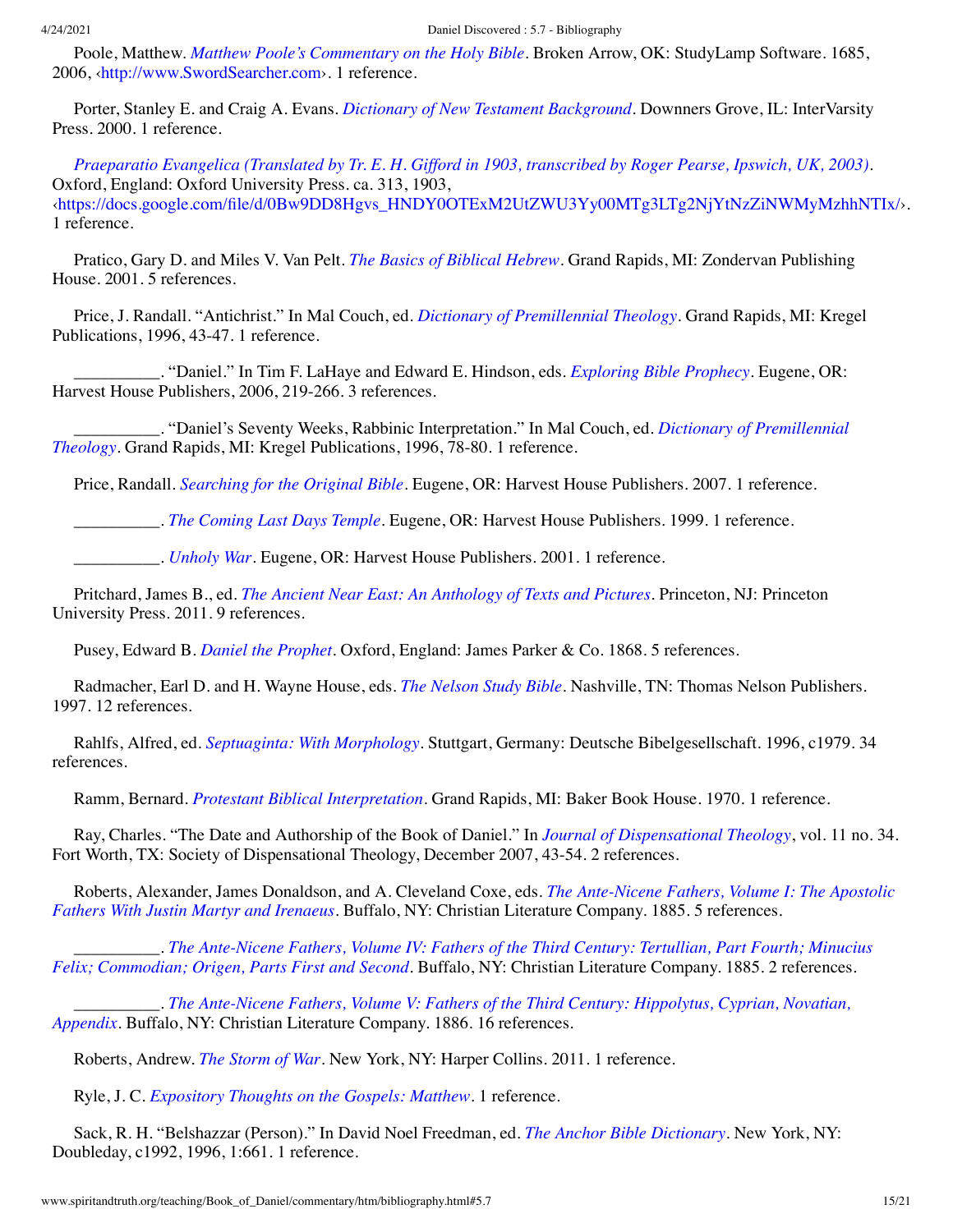Sarfati, Jonathan. *[Refuting Compromise](http://www.spiritandtruth.org/id/isbn.htm?0890514119)*. Green Forest, AR: Master Books. 2004. 1 reference.

Saucy, Robert L. "Israel and the Church: A Case for Discontinuity." In John S. Feinberg. *[Continuity and Discontinuity](#page-5-1)*. Westchester, IL: Crossway Books, 1988, 239-262. 1 reference.

Sauer, Eric. *[The Dawn of World Redemption](http://www.spiritandtruth.org/id/isbn.htm?0802811744)*. Grand Rapids, MI: Eerdmans Publishing Company. 1964, 1951. 6 references.

Scanlin, Harold P. *[The DEAD SEA SCROLLS & Modern Translations of the Old Testament](http://www.spiritandtruth.org/id/isbn.htm?0%E2%80%938423%E2%80%931010%E2%80%93X)*. Wheaton, IL: Tyndale House Publishers. 1993. 1 reference.

<span id="page-15-1"></span>Schaff, Philip Schley. *[History of the Christian Church](http://www.amazon.com/gp/search/ref=sr_adv_b/?search-alias=stripbooks&unfiltered=1&field-title=History%20of%20the%20Christian%20Church)*. New York, NY: Charles Scribner's Sons. 1910. 1 reference.

\_\_\_\_\_\_\_\_\_\_. *[The Nicene and Post-Nicene Fathers](http://www.amazon.com/gp/search/ref=sr_adv_b/?search-alias=stripbooks&unfiltered=1&field-title=The%20Nicene%20and%20Post-Nicene%20Fathers)*. New York, NY: Christian Literature Company. 1899. 1 reference.

<span id="page-15-3"></span>Schaff, Philip and Henry Wace, eds. *A Select Library of the Nicene and Post-Nicene Fathers of the Christian Church, [Second Series, Volume III: Theodoret, Jerome, Gennadius, Rufinus: Historial Writings, Etc](http://www.amazon.com/gp/search/ref=sr_adv_b/?search-alias=stripbooks&unfiltered=1&field-title=A%20Select%20Library%20of%20the%20Nicene%20and%20Post-Nicene%20Fathers%20of%20the%20Christian%20Church,%20Second%20Series,%20Volume%20III:%20Theodoret,%20Jerome,%20Gennadius,%20Rufinus:%20Historial%20Writings,%20Etc)*. New York, NY: Christian Literature Company. 1882. 1 reference.

<span id="page-15-2"></span>Schaff, Philip, ed. *A Select Library of the Nicene and Post-Nicene Fathers of the Christian Church, Second Series, [Volume VII: St. Augustin: Homilies on the Gospel of John, Homilies on the First Epistle of John, Soliloquies](http://www.amazon.com/gp/search/ref=sr_adv_b/?search-alias=stripbooks&unfiltered=1&field-title=A%20Select%20Library%20of%20the%20Nicene%20and%20Post-Nicene%20Fathers%20of%20the%20Christian%20Church,%20Second%20Series,%20Volume%20VII:%20St.%20Augustin:%20Homilies%20on%20the%20Gospel%20of%20John,%20Homilies%20on%20the%20First%20Epistle%20of%20John,%20Soliloquies)*. New York, NY: Christian Literature Company. 1888. 1 reference.

<span id="page-15-0"></span>\_\_\_\_\_\_\_\_\_\_. *A Select Library of the Nicene and Post-Nicene Fathers of the Christian Church, Second Series, Volume [XIII: Saint Chrysostom: Homilies on Galatians, Ephesians, Philippians, Colossians, Thessalonians, Timothy, Titus, and](http://www.amazon.com/gp/search/ref=sr_adv_b/?search-alias=stripbooks&unfiltered=1&field-title=A%20Select%20Library%20of%20the%20Nicene%20and%20Post-Nicene%20Fathers%20of%20the%20Christian%20Church,%20Second%20Series,%20Volume%20XIII:%20Saint%20Chrysostom:%20Homilies%20on%20Galatians,%20Ephesians,%20Philippians,%20Colossians,%20Thessalonians,%20Timothy,%20Titus,%20and%20Philemon) Philemon*. New York, NY: Christian Literature Company. 1889. 1 reference.

Schenker, A., ed. *[Biblia Hebraica Stuttgartensia: SESB Version](http://www.amazon.com/gp/search/ref=sr_adv_b/?search-alias=stripbooks&unfiltered=1&field-title=Biblia%20Hebraica%20Stuttgartensia:%20SESB%20Version)*. 5th (electronic ed.). Stuttgart, Germany: German Bible Society. 1997, 2003. 2 references.

Scherman, ed. *[Tanach](http://www.amazon.com/gp/search/ref=sr_adv_b/?search-alias=stripbooks&unfiltered=1&field-title=Tanach)*. New York, NY: Mesorah Publications, Ltd. 2001. 17 references.

**Schlegal, William.** *[Satellite Bible Atlas](http://www.spiritandtruth.org/id/isbn.htm?9780988427525)***. 2nd ed. West Nyack, NY: SkyLand Publishing. 2008, 2016**. 1 reference.

Scofield, Cyrus Ingerson. *[The Scofield Study Bible](http://www.amazon.com/gp/search/ref=sr_adv_b/?search-alias=stripbooks&unfiltered=1&field-title=The%20Scofield%20Study%20Bible)*. New York, NY: Oxford University Press. 1996. 8 references.

Scott Jr., J. Julius. *[Jewish Backgrounds of the New Testament](http://www.spiritandtruth.org/id/isbn.htm?9760801022401)*. Grand Rapids, MI: Baker Academic. 1995, 2007. 5 references.

Seiss, Joseph Augustus. *[Voices from Babylon; or, The Records of Daniel the Prophet](http://www.amazon.com/gp/search/ref=sr_adv_b/?search-alias=stripbooks&unfiltered=1&field-title=Voices%20from%20Babylon;%20or,%20The%20Records%20of%20Daniel%20the%20Prophet)*. Philadelphia, PA: Porter & Coates. 1879. 27 references.

Shea, William H. "Daniel and the Lion of Babylon." In *[The Bible And Spade](#page-16-1)*, vol. 4 no. 3. Landisville, PA: Associates for Biblical Research, Summer 1991, 68-76. 2 references.

\_\_\_\_\_\_\_\_\_\_. "Nabonidus, Belshazzar, and the Book of Daniel: An Update." In *[Andrews University Seminary Studies](#page-0-1)*, vol. 20 no. 2. Berrien Springs, MI: Andrews University Press, Summer 1982, 133-149. 5 references.

Showers, Renald E. *[Maranatha, Our Lord Come](http://www.amazon.com/gp/search/ref=sr_adv_b/?search-alias=stripbooks&unfiltered=1&field-title=Maranatha,%20Our%20Lord%20Come)*. Bellmawr, NJ: The Friends of Israel Gospel Ministry. 1995. 1 reference.

\_\_\_\_\_\_\_\_\_\_. "New Testament Chronology and the Decree of Daniel 9." In *[Grace Journal](#page-7-3)*, vol. 11 no. 1. Winona, IN: Grace Seminary, Winter 1970, 30-40. 1 reference.

**\_\_\_\_\_\_\_\_\_\_.** *[The Most High God: Commentary on the Book of Daniel](http://www.spiritandtruth.org/id/isbn.htm?09115540304)***. Bellmawr, NJ: The Friends of Israel Gospel Ministry. 1982**. 26 references.

Smith, James D. "The Gallery—Wordsmiths of Worship." In *[Christian History: Worship in the Early Church](#page-3-3)*, vol. 37. Carrol Stream, IL: Christianity Today, 1993. 1 reference.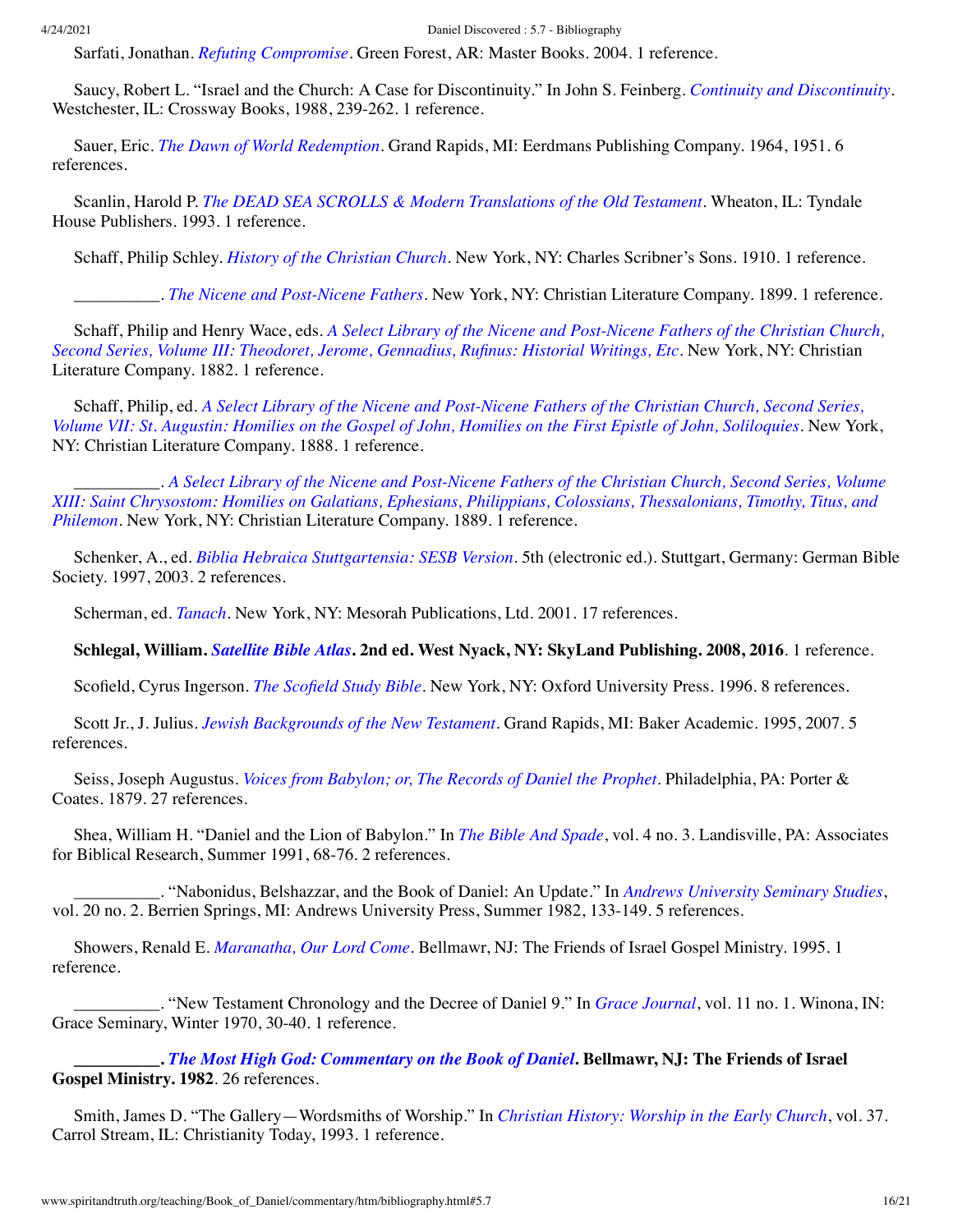Smith, Jerome. *[The New Treasury of Scripture Knowledge](http://www.amazon.com/gp/search/ref=sr_adv_b/?search-alias=stripbooks&unfiltered=1&field-title=The%20New%20Treasury%20of%20Scripture%20Knowledge)*. Nashville, TN: Thomas Nelson Publishers. 1992. 25 references.

Smith, Wilbur M. *[Israeli/Arab Conflict and the Bible](http://www.amazon.com/gp/search/ref=sr_adv_b/?search-alias=stripbooks&unfiltered=1&field-title=Israeli/Arab%20Conflict%20and%20the%20Bible)*. Glendale, CA: G/L Publications. 1967. 3 references.

Soderlund, S. K. "Septuagint." In Geoffrey W. Bromiley, ed. *[The International Standard Bible Encyclopedia, Revised](#page-2-4)*. Grand Rapids, MI: William B. Eerdmans Publishing Co., 1979, 1915, 4:400-409. 2 references.

Spurgeon, Charles H. *[Morning and Evening](http://www.amazon.com/gp/search/ref=sr_adv_b/?search-alias=stripbooks&unfiltered=1&field-title=Morning%20and%20Evening)*. Peabody, MA: Hendrickson Publishers. 1869, 2006. 1 reference.

Stallard, Mike. "Inerrancy in the Major Prophets." In *[The Conservative Theological Journal](#page-16-2)*, vol. 3 no. 9. Fort Worth, TX: Tyndale Theological Seminary, August 1999, 160-182. 3 references.

**Steinmann, Andrew E.** *[Daniel](http://www.spiritandtruth.org/id/isbn.htm?9780758606952)***. St. Louis, MO: Concordia Publishing House. 2008**. 134 references.

\_\_\_\_\_\_\_\_\_\_. *[From Abraham to Paul: A Biblical Chronology](http://www.spiritandtruth.org/id/isbn.htm?9780758627995)*. St. Louis, MO: Concordia Publishing House. 2011. 20 references.

Strong, James. *[A Concise Dictionary of the Words in the Greek Testament and the Hebrew Bible](http://www.amazon.com/gp/search/ref=sr_adv_b/?search-alias=stripbooks&unfiltered=1&field-title=A%20Concise%20Dictionary%20of%20the%20Words%20in%20the%20Greek%20Testament%20and%20the%20Hebrew%20Bible)*. Bellingham, WA: Logos Bible Software. 2009. 1 reference.

\_\_\_\_\_\_\_\_\_\_. *[The Exhaustive Concordance of the Bible](http://www.amazon.com/gp/search/ref=sr_adv_b/?search-alias=stripbooks&unfiltered=1&field-title=The%20Exhaustive%20Concordance%20of%20the%20Bible)*. Ontario: Woodside Bible Fellowship. 1996. 1 reference.

Swanson, Dennis M. "Inerrancy and the Local Church: What Does the Debate Mean to the People in the Pews?" In Richard L. Mayhue, ed. *[The Master's Seminary Journal](#page-11-3)*, vol. 26 no. 1. Sun Valley, CA: The Master's Seminary, Spring 2015, 47-58. 1 reference.

Swanson, James. *[Dictionary of Biblical Languages With Semantic Domains : Aramaic \(Old Testament\)](http://www.amazon.com/gp/search/ref=sr_adv_b/?search-alias=stripbooks&unfiltered=1&field-title=Dictionary%20of%20Biblical%20Languages%20With%20Semantic%20Domains%20:%20Aramaic%20(Old%20Testament))*. Oak Harbor, WA: Logos Research Systems. 1997. 80 references.

\_\_\_\_\_\_\_\_\_\_. *[Dictionary of Biblical Languages With Semantic Domains : Greek \(New Testament\)](http://www.amazon.com/gp/search/ref=sr_adv_b/?search-alias=stripbooks&unfiltered=1&field-title=Dictionary%20of%20Biblical%20Languages%20With%20Semantic%20Domains%20:%20Greek%20(New%20Testament))*. Oak Harbor, WA: Logos Research Systems. 1997. 5 references.

\_\_\_\_\_\_\_\_\_\_. *[Dictionary of Biblical Languages With Semantic Domains : Hebrew \(Old Testament\)](http://www.amazon.com/gp/search/ref=sr_adv_b/?search-alias=stripbooks&unfiltered=1&field-title=Dictionary%20of%20Biblical%20Languages%20With%20Semantic%20Domains%20:%20Hebrew%20(Old%20Testament))*. Oak Harbor, WA: Logos Research Systems. 1997. 15 references.

<span id="page-16-0"></span>*[TJ: The In-Depth Journal of Creation](http://www.amazon.com/gp/search/ref=sr_adv_b/?search-alias=stripbooks&unfiltered=1&field-title=TJ:%20The%20In-Depth%20Journal%20of%20Creation)*. vol. 19 no. 3. Answers in Genesis. 2005, [‹http://www.AnswersInGenesis.com](http://www.answersingenesis.com/)›. 2 references.

*[Tanakh: The Holy Scriptures: A New Translation of the Holy Scriptures According to the Traditional Hebrew Text](http://www.amazon.com/gp/search/ref=sr_adv_b/?search-alias=stripbooks&unfiltered=1&field-title=Tanakh:%20The%20Holy%20Scriptures:%20A%20New%20Translation%20of%20the%20Holy%20Scriptures%20According%20to%20the%20Traditional%20Hebrew%20Text)*. Philadelphia, PA: Jewish Publication Society. 1997, c1985. 8 references.

Tanner, J. Paul. "The Literary Structure of the Book of Daniel." In *[Bibliotheca Sacra](#page-2-10)*, vol. 137 no. 545. Dallas, TX: Dallas Theological Seminary, January-March 1968, 269-282. 5 references.

*[The Apocrypha : King James Version](http://www.amazon.com/gp/search/ref=sr_adv_b/?search-alias=stripbooks&unfiltered=1&field-title=The%20Apocrypha%20:%20King%20James%20Version)*. Bellingham, WA: Logos Research Systems. 1995. 7 references.

<span id="page-16-1"></span>*[The Bible And Spade](http://www.amazon.com/gp/search/ref=sr_adv_b/?search-alias=stripbooks&unfiltered=1&field-title=The%20Bible%20And%20Spade)*. vol. 4 no. 3. Landisville, PA: Associates for Biblical Research. Summer 1991. 2 references.

<span id="page-16-2"></span>*[The Conservative Theological Journal](http://www.amazon.com/gp/search/ref=sr_adv_b/?search-alias=stripbooks&unfiltered=1&field-title=The%20Conservative%20Theological%20Journal)*. vol. 3 no. 9. Fort Worth, TX: Tyndale Theological Seminary. August 1999. 3 references.

*[The Greek New Testament](http://www.amazon.com/gp/search/ref=sr_adv_b/?search-alias=stripbooks&unfiltered=1&field-title=The%20Greek%20New%20Testament)*. 27th ed. Stuttgart, Germany: Deutsche Bibelgesellschaft. 1993. 1 reference.

*[The Holy Bible: English Standard Version](http://www.amazon.com/gp/search/ref=sr_adv_b/?search-alias=stripbooks&unfiltered=1&field-title=The%20Holy%20Bible:%20English%20Standard%20Version)*. Wheaton, IL: Standard Bible Society. 2001. 5 references.

*[The Holy Bible: Holman Christian Standard Version](http://www.amazon.com/gp/search/ref=sr_adv_b/?search-alias=stripbooks&unfiltered=1&field-title=The%20Holy%20Bible:%20Holman%20Christian%20Standard%20Version)*. Nashville, TN: Holman Bible Publishers. 2009. 3 references.

*[The Holy Bible: King James Version](http://www.amazon.com/gp/search/ref=sr_adv_b/?search-alias=stripbooks&unfiltered=1&field-title=The%20Holy%20Bible:%20King%20James%20Version)*. Bellingham, WA: Logos Research Systems. 1900, 2009. 2 references.

*[The Holy Bible: New International Version](http://www.amazon.com/gp/search/ref=sr_adv_b/?search-alias=stripbooks&unfiltered=1&field-title=The%20Holy%20Bible:%20New%20International%20Version)*. Grand Rapids, MI: Zondervan. 1984. 4 references.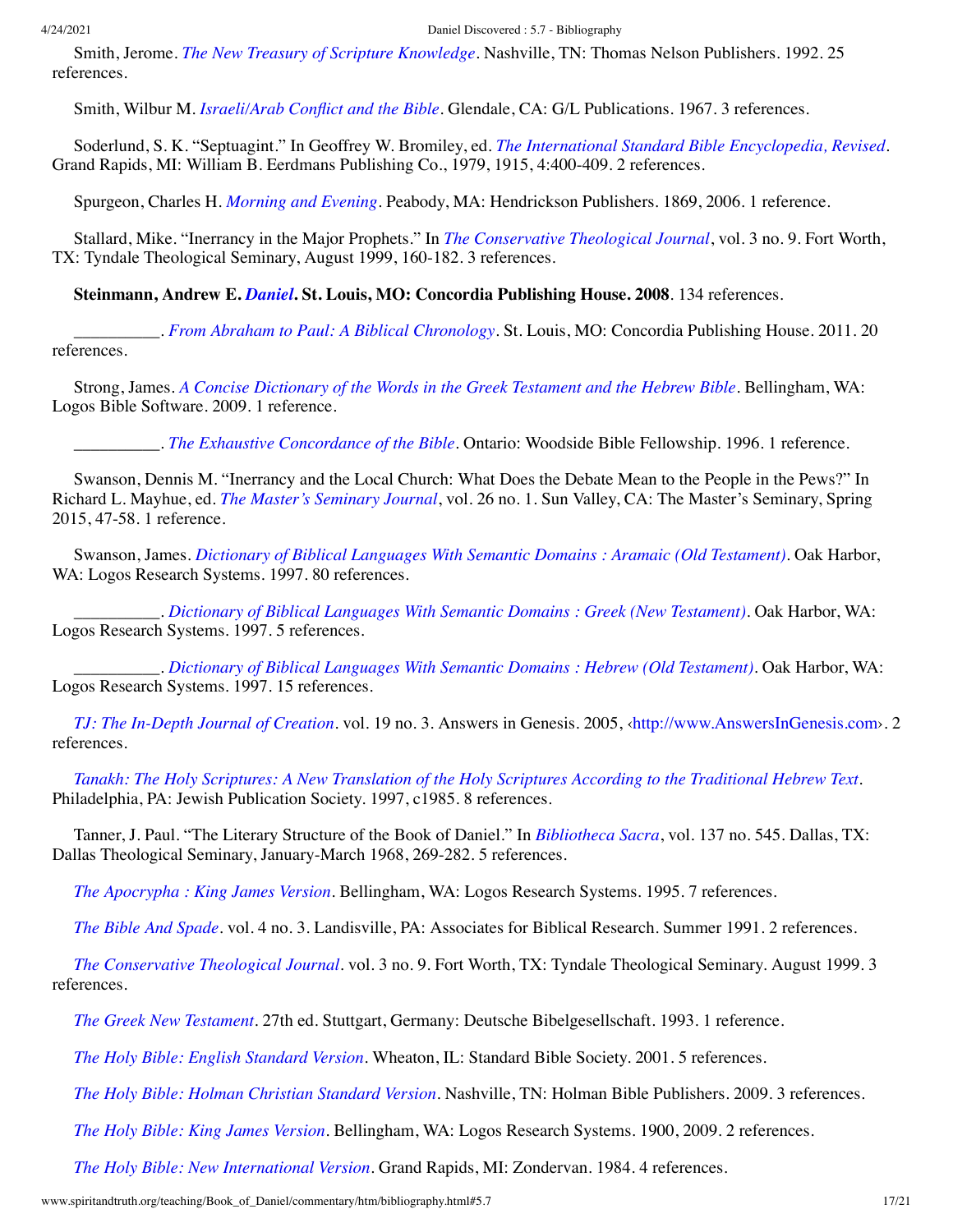*[The New King James Version](http://www.amazon.com/gp/search/ref=sr_adv_b/?search-alias=stripbooks&unfiltered=1&field-title=The%20New%20King%20James%20Version)*. Nashville, TN: Thomas Nelson. 1982. 2 references.

*[The Oxford Cyclopedic Concordance](http://www.amazon.com/gp/search/ref=sr_adv_b/?search-alias=stripbooks&unfiltered=1&field-title=The%20Oxford%20Cyclopedic%20Concordance)*. New York, NY: Oxford University Press. 1947. 1 reference.

Thein, J. *[Ecclesiastical Dictionary](http://www.amazon.com/gp/search/ref=sr_adv_b/?search-alias=stripbooks&unfiltered=1&field-title=Ecclesiastical%20Dictionary)*. New York, NY: Benziger Brothers. 1900. 1 reference.

Theodotion. "Daniel (Theodotion's Translation)." In Alfred Rahlfs, ed. *[Septuaginta: With Morphology](#page-14-0)*. Stuttgart, Germany: Deutsche Bibelgesellschaft, 1996, c1979. 16 references.

Thiele, Edwin R. *[The Mysterious Numbers of the Hebrew Kings](http://www.spiritandtruth.org/id/isbn.htm?082543825X)*. Grand Rapids, MI: Kregel. 1983. 17 references.

Thomas, Robert L. and Stanley N. Gundry. *[The NIV Harmony of the Gospels](http://www.spiritandtruth.org/id/isbn.htm?0060635231)*. San Francisco, CA: Harper Collins. 1988. 1 reference.

Thomas, Robert L. *[Evangelical Hermeneutics: The New Versus the Old](http://www.spiritandtruth.org/id/isbn.htm?082543839X)*. Grand Rapids, MI: Kregel. 2002. 2 references.

Tombs, Robert. *[The English and Their History](http://www.spiritandtruth.org/id/isbn.htm?9781101874776)*. New York, NY: Alfred A. Knopf. 2014. 1 reference.

**Torrey, R.** *[The Treasury of Scripture Knowledge](http://www.amazon.com/gp/search/ref=sr_adv_b/?search-alias=stripbooks&unfiltered=1&field-title=The%20Treasury%20of%20Scripture%20Knowledge)***. Oak Harbor, WA: Logos Research Systems. 1995**. 2 references.

Unger, Merrill F. *[Unger's Commentary on the Old Testament](http://www.spiritandtruth.org/id/isbn.htm?0899574157)*. Chattanooga, TN: AMG Publishers. 2002. 53 references.

Unger, Merrill Frederick, R. K. Harrison, Frederic F Vos, and Cyril J. Barber. *[The New Unger's Bible Dictionary](http://www.amazon.com/gp/search/ref=sr_adv_b/?search-alias=stripbooks&unfiltered=1&field-title=The%20New%20Unger%E2%80%99s%20Bible%20Dictionary)*. Chicago, IL: Moody Press. 1988. 5 references.

<span id="page-17-1"></span>Ussher, Archbishop, Larry Pierce, and Marion Pierce, eds. *[Annals of the World](http://www.spiritandtruth.org/id/isbn.htm?0890513600)*. Green Forest, AR: Master Books. 1654, 2003. 5 references.

VanGemeren, Willem A. "Daniel." In Walter A. Elwell, ed. *[Evangelical Commentary on the Bible](#page-5-2)*. Grand Rapids, MI: Baker Book House, 1995. 1 reference.

VanderKam, James and Peter Flint. *[The Meaning of the Dead Sea Scrolls](http://www.spiritandtruth.org/id/isbn.htm?006068464X)*. San Francisco, CA: Harper Collins. 2003. 1 reference.

Vasholz, Robert I. "Qumran And The Dating Of Daniel." In *[Journal of the Evangelical Theological Society](#page-9-7)*, vol. 21 no. 4. Evangelical Theological Society, December 1978, 315-321. 3 references.

Verbrugge, Verlyn D., ed. *[New International Dictionary of New Testament Theology](http://www.spiritandtruth.org/id/isbn.htm?0310256208)*. Grand Rapids, MI: Zondervan. 2000. 1 reference.

Vermes, Geza. *[The Complete Dead Sea Scrolls in English](http://www.spiritandtruth.org/id/isbn.htm?0713991313)*. New York, NY: Penguin Putnam Inc. 1962, 1997. 2 references.

Waltke, Bruce K. "The Date of the Book of Daniel." In *[Bibliotheca Sacra](#page-2-11)*, vol. 133 no. 532. Dallas, TX: Dallas Theological Seminary, October-December 1976, 319-329. 5 references.

Walton, John H. "The Four Kingdoms of Daniel (Part 1)." In *[Journal of the Evangelical Theological Society](#page-9-8)*, vol. 29 no. 1. Evangelical Theological Society, March 1986, 25-36. 3 references.

\_\_\_\_\_\_\_\_\_\_. "The Four Kingdoms of Daniel (Part 2)." In *[Journal of the Evangelical Theological Society](#page-9-9)*, vol. 31 no. 3. Evangelical Theological Society, September 1988, 279-286. 1 reference.

<span id="page-17-0"></span>**Walvoord, John F. and Roy B. Zuck, eds.** *[The Bible Knowledge Commentary](http://www.spiritandtruth.org/id/isbn.htm?0882078135)***. Wheaton, IL: SP Publications. 1983, ISBN: [0-88207-813-5](http://www.spiritandtruth.org/id/isbn.htm?0882078135)**. 64 references. Find [Vol. 1,](http://www.spiritandtruth.org/id/isbn.htm?0882078135) [Vol. 2.](http://www.spiritandtruth.org/id/isbn.htm?0882078127)

**Walvoord, John F.** *[Daniel: The Key to Prophetic Revelation](http://www.spiritandtruth.org/id/isbn.htm?0802417523)***. Chicago, IL: Moody Bible Institute. 1971**, [‹http://www.bible.org/series.php?series\\_id=340](http://www.bible.org/series.php?series_id=340)›. 59 references.

\_\_\_\_\_\_\_\_\_\_. "Eschatological Problems III: Is Moral Progress Possible?" In *[Bibliotheca Sacra](#page-2-12)*, vol. 101 no. 402. Dallas, TX: Dallas Theological Seminary, April 1944, 149-163. 1 reference.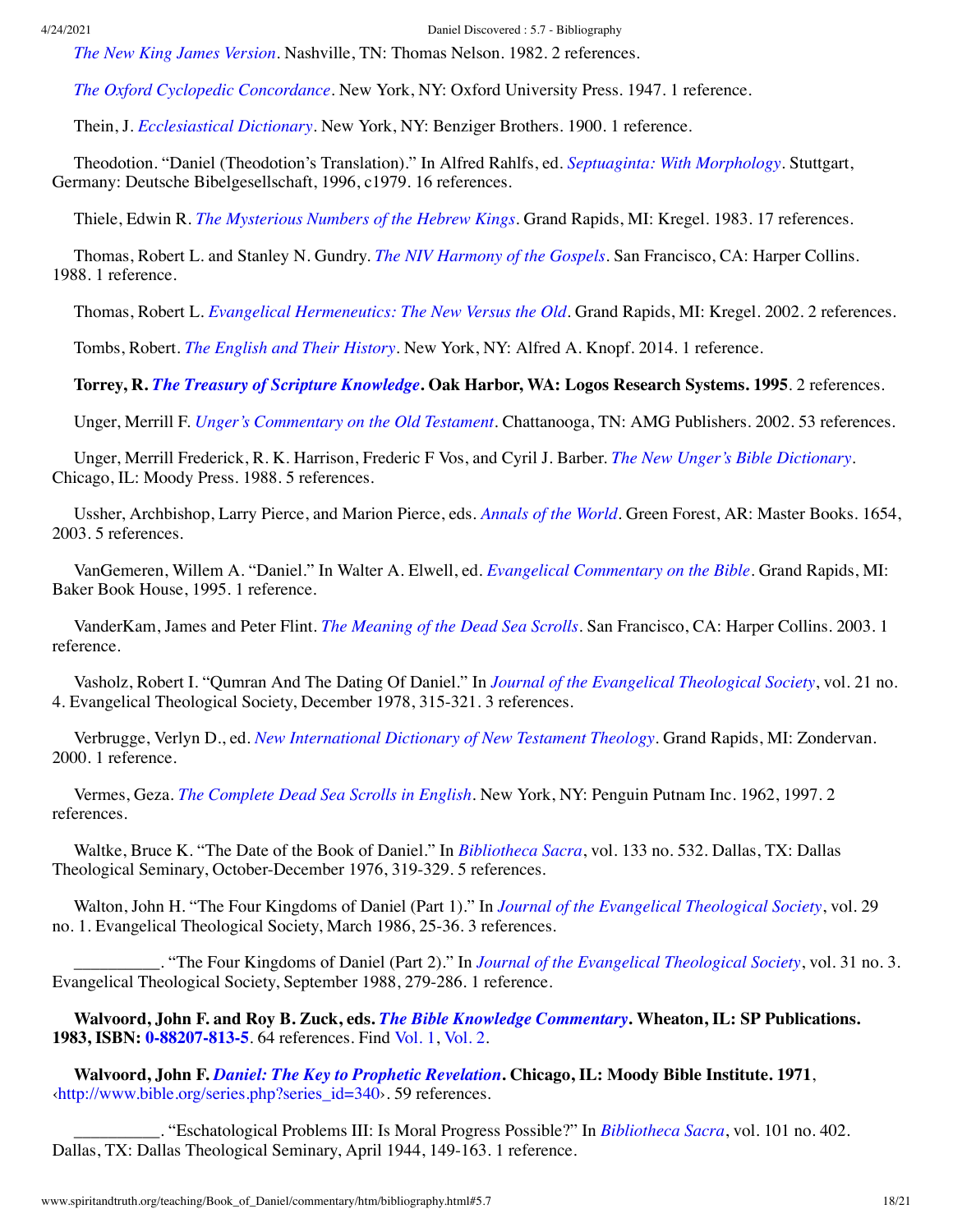\_\_\_\_\_\_\_\_\_\_. *[Jesus Christ Our Lord](http://www.spiritandtruth.org/id/isbn.htm?0802443265)*. Chicago, IL: Moody Press. 1969. 1 reference.

\_\_\_\_\_\_\_\_\_\_. "Revival of Rome." In *[Bibliotheca Sacra](#page-2-13)*, vol. 126 no. 320. Dallas, TX: Dallas Theological Seminary, October 1969, 317-329. 2 references.

\_\_\_\_\_\_\_\_\_\_. "The Prophecy of the Ten-Nation Confederacy." In *[Bibliotheca Sacra](#page-2-14)*, vol. 124 no. 494. Dallas, TX: Dallas Theological Seminary, April-June 1967, 149-163. 5 references.

Wenham, D. "Abomination of Desolation." In David Noel Freedman, ed. *[The Anchor Bible Dictionary](#page-6-1)*. New York, NY: Doubleday, c1992, 1996, 1:28-31. 1 reference.

Wesley, John. *[John Wesley's Notes on the Bible](http://www.amazon.com/gp/search/ref=sr_adv_b/?search-alias=stripbooks&unfiltered=1&field-title=John%20Wesley%E2%80%99s%20Notes%20on%20the%20Bible)*. Broken Arrow, OK: StudyLamp Software. 1754 (NT), 1765 (OT), [‹http://www.SwordSearcher.com›](http://www.swordsearcher.com/). 1 reference.

West, Nathaniel. *[Daniel's Great Prophecy, The Eastern Question, The Kingdom](http://www.amazon.com/gp/search/ref=sr_adv_b/?search-alias=stripbooks&unfiltered=1&field-title=Daniel%E2%80%99s%20Great%20Prophecy,%20The%20Eastern%20Question,%20The%20Kingdom)*. New York, NY: The Hope of Israel. 1898. 5 references.

\_\_\_\_\_\_\_\_\_\_. *[The Thousand Years in both Testaments](http://www.amazon.com/gp/search/ref=sr_adv_b/?search-alias=stripbooks&unfiltered=1&field-title=The%20Thousand%20Years%20in%20both%20Testaments)*. Fincastle, VA: Scripture Truth Book Co. n.d. 5 references.

Westerholm, Stephen. *[Justification Reconsidered: Rethinking a Pauline Theme](http://www.spiritandtruth.org/id/isbn.htm?9780802869616)*. Grand Rapids, MI: Eerdmans Publishing Company. 2013. 1 reference.

<span id="page-18-3"></span>*[Westminster Theological Journal](http://www.amazon.com/gp/search/ref=sr_adv_b/?search-alias=stripbooks&unfiltered=1&field-title=Westminster%20Theological%20Journal)*. vol. 33 no. 2. Philadelphia, PA: Westminster Theological Seminary. May 1971. 1 reference.

<span id="page-18-1"></span>*[Westminster Theological Journal](http://www.amazon.com/gp/search/ref=sr_adv_b/?search-alias=stripbooks&unfiltered=1&field-title=Westminster%20Theological%20Journal)*. vol. 35 no. 3. Philadelphia, PA: Westminster Theological Seminary. Spring 1973. 2 references.

<span id="page-18-2"></span>*[Westminster Theological Journal](http://www.amazon.com/gp/search/ref=sr_adv_b/?search-alias=stripbooks&unfiltered=1&field-title=Westminster%20Theological%20Journal)*. vol. 49 no. 2. Philadelphia, PA: Westminster Theological Seminary. Fall 1987. 3 references.

**Whitcomb, John C.** *[Daniel](http://www.spiritandtruth.org/id/isbn.htm?0802420672)***. Chicago, IL: Moody Press. 1985**. 44 references.

\_\_\_\_\_\_\_\_\_\_. *[Darius the Mede](http://www.amazon.com/gp/search/ref=sr_adv_b/?search-alias=stripbooks&unfiltered=1&field-title=Darius%20the%20Mede)*. Philadelphia, PA: Presbyterian and Reformed Publishing Company. 1959, 1963. 23 references.

<span id="page-18-0"></span>Wigoder, Geoffrey, ed. *[Encyclopedia Judaica CDROM Edition, Version 1.0](http://www.amazon.com/gp/search/ref=sr_adv_b/?search-alias=stripbooks&unfiltered=1&field-title=Encyclopedia%20Judaica%20CDROM%20Edition,%20Version%201.0)*. Keter Publishing House, Ltd. 1997. 5 references.

Wilson, Robert Dick. "Darius." In J. W. Orr, ed. *[The International Standard Bible Encyclopedia](#page-13-0)*. Albany, OR: Ages Software, 1915. 4 references.

\_\_\_\_\_\_\_\_\_\_. "Nebuchadnezzar." In J. W. Orr, ed. *[The International Standard Bible Encyclopedia](#page-13-0)*. Albany, OR: Ages Software, 1915. 1 reference.

\_\_\_\_\_\_\_\_\_\_. *[Studies in the Book of Daniel](http://www.amazon.com/gp/search/ref=sr_adv_b/?search-alias=stripbooks&unfiltered=1&field-title=Studies%20in%20the%20Book%20of%20Daniel)*. New York, NY: G. P. Putnams & Sons, The Knickerbocker Press. 1971. 18 references.

Wiseman, Donald J. "Archeology and Scripture." In *[Westminster Theological Journal](#page-18-3)*, vol. 33 no. 2. Philadelphia, PA: Westminster Theological Seminary, May 1971, 133-152. 1 reference.

\_\_\_\_\_\_\_\_\_\_. "Babylon." In Geoffrey W. Bromiley, ed. *[The International Standard Bible Encyclopedia, Revised](#page-2-4)*. Grand Rapids, MI: William B. Eerdmans Publishing Co., 1979, 1915, 1:384-391. 6 references.

\_\_\_\_\_\_\_\_\_\_. "Babylon, In the Old Testament." In J. D. Douglas, ed. *[The Illustrated Bible Dictionary](#page-5-3)*. Wheaton, IL: Tyndale House, 1980, 1.157-1.162. 2 references.

\_\_\_\_\_\_\_\_\_\_. "Babylonia." In Geoffrey W. Bromiley, ed. *[The International Standard Bible Encyclopedia, Revised](#page-2-4)*. Grand Rapids, MI: William B. Eerdmans Publishing Co., 1979, 1915, 1:391-402. 3 references.

\_\_\_\_\_\_\_\_\_\_. *[Nebuchadrezzar and Babylon](http://www.spiritandtruth.org/id/isbn.htm?0197261000)*. New York, NY: Oxford University Press. 1985, 2004. 32 references.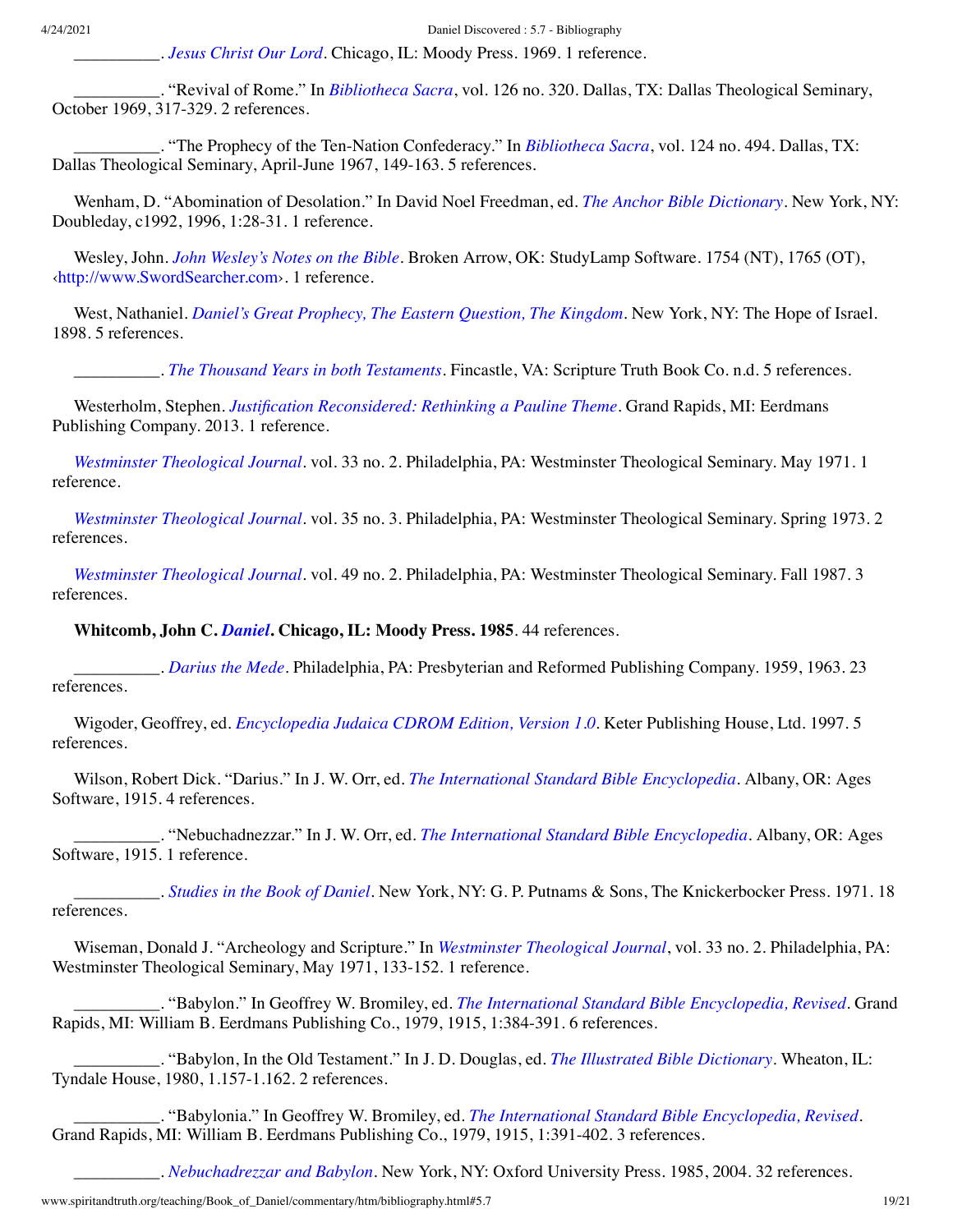Wood, Bryant G. "Nebo-Sarsekim Found in Babylonian Tablet." In *[Bible and Spade](#page-1-7)*, vol. 20 no. 3. Landisville, PA: Associates for Biblical Research, Summer 2007, 66-69. 2 references.

## **Wood, Leon J.** *[A Commentary on Daniel](http://www.amazon.com/gp/search/ref=sr_adv_b/?search-alias=stripbooks&unfiltered=1&field-title=A%20Commentary%20on%20Daniel)***. Eugene, OR: Wipf and Stock Publishers. 1998**. 85 references.

<span id="page-19-0"></span>Woodbridge, John D., ed. *[Great Leaders of the Christian Church](http://www.amazon.com/gp/search/ref=sr_adv_b/?search-alias=stripbooks&unfiltered=1&field-title=Great%20Leaders%20of%20the%20Christian%20Church)*. Chicago, IL: Houghton Mifflin. 1993. 2 references.

Woods, Andy. *[Babylon of the End Times](http://www.amazon.com/gp/search/ref=sr_adv_b/?search-alias=stripbooks&unfiltered=1&field-title=Babylon%20of%20the%20End%20Times)*, [‹http://www.spiritandtruth.org/teaching/documents/articles/115/115.pdf›](http://www.spiritandtruth.org/teaching/documents/articles/115/115.pdf). 1 reference.

\_\_\_\_\_\_\_\_\_\_. *[Daniel](http://www.amazon.com/gp/search/ref=sr_adv_b/?search-alias=stripbooks&unfiltered=1&field-title=Daniel)*, ‹[http://www.SpiritAndTruth.org/teaching/50.htm›](http://www.spiritandtruth.org/teaching/50.htm). 11 references.

\_\_\_\_\_\_\_\_\_\_. *[Introduction to the Book of Daniel](http://www.amazon.com/gp/search/ref=sr_adv_b/?search-alias=stripbooks&unfiltered=1&field-title=Introduction%20to%20the%20Book%20of%20Daniel)*,

[‹http://www.SpiritAndTruth.org/teaching/introduction\\_to\\_the\\_books\\_of\\_the\\_bible/27\\_daniel/daniel.pdf](http://www.spiritandtruth.org/teaching/introduction_to_the_books_of_the_bible/27_daniel/daniel.pdf)›. 7 references.

Wyper, G. "Herodotus." In Geoffrey W. Bromiley, ed. *[The International Standard Bible Encyclopedia, Revised](#page-2-4)*. Grand Rapids, MI: William B. Eerdmans Publishing Co., 1979, 1915, 2:699. 1 reference.

Xenophon. *[Cyropædia](http://www.amazon.com/gp/search/ref=sr_adv_b/?search-alias=stripbooks&unfiltered=1&field-title=Cyrop%C3%A6dia)*. New York, NY: The MacMillan Co. 1914. 9 references.

Yamauchi, Edwin E. *[Persia and the Bible](http://www.amazon.com/gp/search/ref=sr_adv_b/?search-alias=stripbooks&unfiltered=1&field-title=Persia%20and%20the%20Bible)*. Grand Rapids, MI: Baker Books. 1996. 19 references.

Yamauchi, Edwin M. "Archaeological Backgrounds of the Exilic and Postexilic Era, Part I: The Archaeological Background of Daniel." In *[Bibliotheca Sacra](#page-2-10)*, vol. 137 no. 545. Dallas, TX: Dallas Theological Seminary, January-March 1968, 3-13. 13 references.

\_\_\_\_\_\_\_\_\_\_. "Hermeneutical Issues in the Book of Daniel." In *[Journal of the Evangelical Theological Society](#page-9-10)*, vol. 23 no. 1. Evangelical Theological Society, March 1980, 13-21. 2 references.

\_\_\_\_\_\_\_\_\_\_. "Herodotus (Person)." In David Noel Freedman, ed. *[The Anchor Bible Dictionary](#page-6-1)*. New York, NY: Doubleday, c1992, 1996, 3:180-181. 2 references.

## **Young, Edward J.** *[The Prophecy of Daniel](http://www.spiritandtruth.org/id/isbn.htm?1579101798)***. Eugene, OR: Wipf and Stock Publishers. 1949, 1998**. 39 references.

Young, Rodger C. "Evidence for Inerrancy from a Second Unexpected Source: The Jubilee and Sabbatical Cycles." In *[Bible and Spade](#page-1-8)*, vol. 24 no. 4. Landisville, PA: Associates for Biblical Research, Fall 2011, 109-115. 2 references.

[\\_\\_\\_\\_\\_\\_\\_\\_\\_\\_. "Ezekiel 40:1 As a Corrective for Seven Wrong Ideas in Biblical Interpretation." In](#page-0-2) *Andrews University Seminary Studies*, vol. 44 no. 2. Berrien Springs, MI: Andrews University Press, 2006, 265-283. 3 references.

\_\_\_\_\_\_\_\_\_\_. "How Lunar and Solar Eclipses Shed Light on Biblical Facts." In *[Bible and Spade](#page-1-9)*, vol. 26 no. 2. Landisville, PA: Associates for Biblical Research, Spring 2013, 37-44. 1 reference.

[\\_\\_\\_\\_\\_\\_\\_\\_\\_\\_. "Inductive and Deductive Methods as Applies to OT Chronology." In Richard L. Mayhue, ed.](#page-11-4) *The Master's Seminary Journal*, vol. 18 no. 1. Sun Valley, CA: The Master's Seminary, Spring 2007, 99-116. 2 references.

\_\_\_\_\_\_\_\_\_\_. "Tables of Reign Lengths from the Hebrew Court Recorders." In *Journal of the Evangelical Theological Society*[, vol. 48 no. 2. Evangelical Theological Society, June 2005, 225-247. 4 references.](#page-9-11)

\_\_\_\_\_\_\_\_\_\_. "Ussher Explained and Corrected." In *[Bible and Spade](#page-2-15)*, vol. 31 no. 2. Landisville, PA: Associates for Biblical Research, Spring 2018, 47-58. 6 references.

\_\_\_\_\_\_\_\_\_\_. "When Did Jerusalem Fall?" In *[Journal of the Evangelical Theological Society](#page-9-12)*, vol. 47 no. 1. Evangelical Theological Society, March 2004, 21-38. 5 references.

Youngblood, R. F., F. Wayne Bruce, and R. K. Harrison, eds. *[Nelson's New Illustrated Bible Dictionary](http://www.amazon.com/gp/search/ref=sr_adv_b/?search-alias=stripbooks&unfiltered=1&field-title=Nelson%E2%80%99s%20New%20Illustrated%20Bible%20Dictionary)*. Nashville, TN: Thomas Nelson Publishers. 1995. 1 reference.

Zuiddam, Benno A. "Battle for the Bible in the Early Church." In *[Journal of Creation](#page-9-13)*, vol. 29 no. 1. Creation Ministries International, 2015, 64-71. 1 reference.